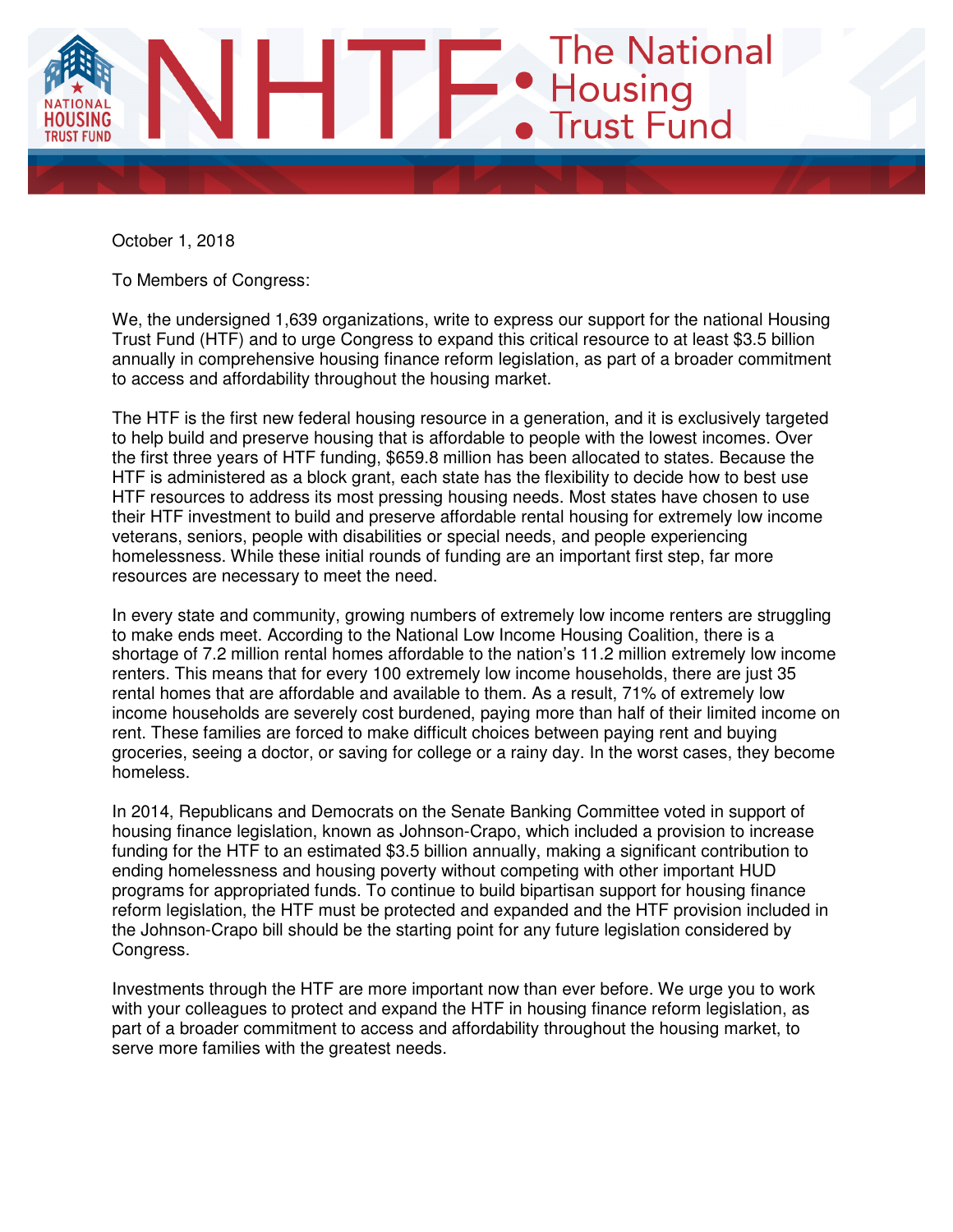Sincerely,

#### **National Organizations**

Affordable Housing Online Alliance for Youth Action APB Urban Planning and Management Autistic Self Advocacy Network B'nai B'rith International Capital Impact Partners Center for Community Change Coalition on Human Needs **CohnReznick** Community Learning Partnerships Community Solutions Conference of Superiors of Men Consortium for Citizens with Disabilities Housing Task Force Council for Affordable and Rural Housing Council of Large Public Housing Authorities Council of State Community Development Agencies Credit Builders Alliance **CSH** Engel & Volkers Okemo Woodstock Enterprise Community Partners Evangelical Lutheran Church in America FAHE Family Promise First Focus Campaign for Children First World Architects Studio Freedom Tracks Records Friends Committee on National Legislation Grounded Solutions Network Habitat for Humanity International Holy Spirit Missionary Sisters in the USA Homes for America Housing Assistance Council Housing Association of Nonprofit Developers Jonathan Rose Companies LAPA Fundraising LISC Maith Consulting Make Room Mercy Housing, Inc. Mercy Loan Fund NAACP National Action Network National Affordable Housing Management Association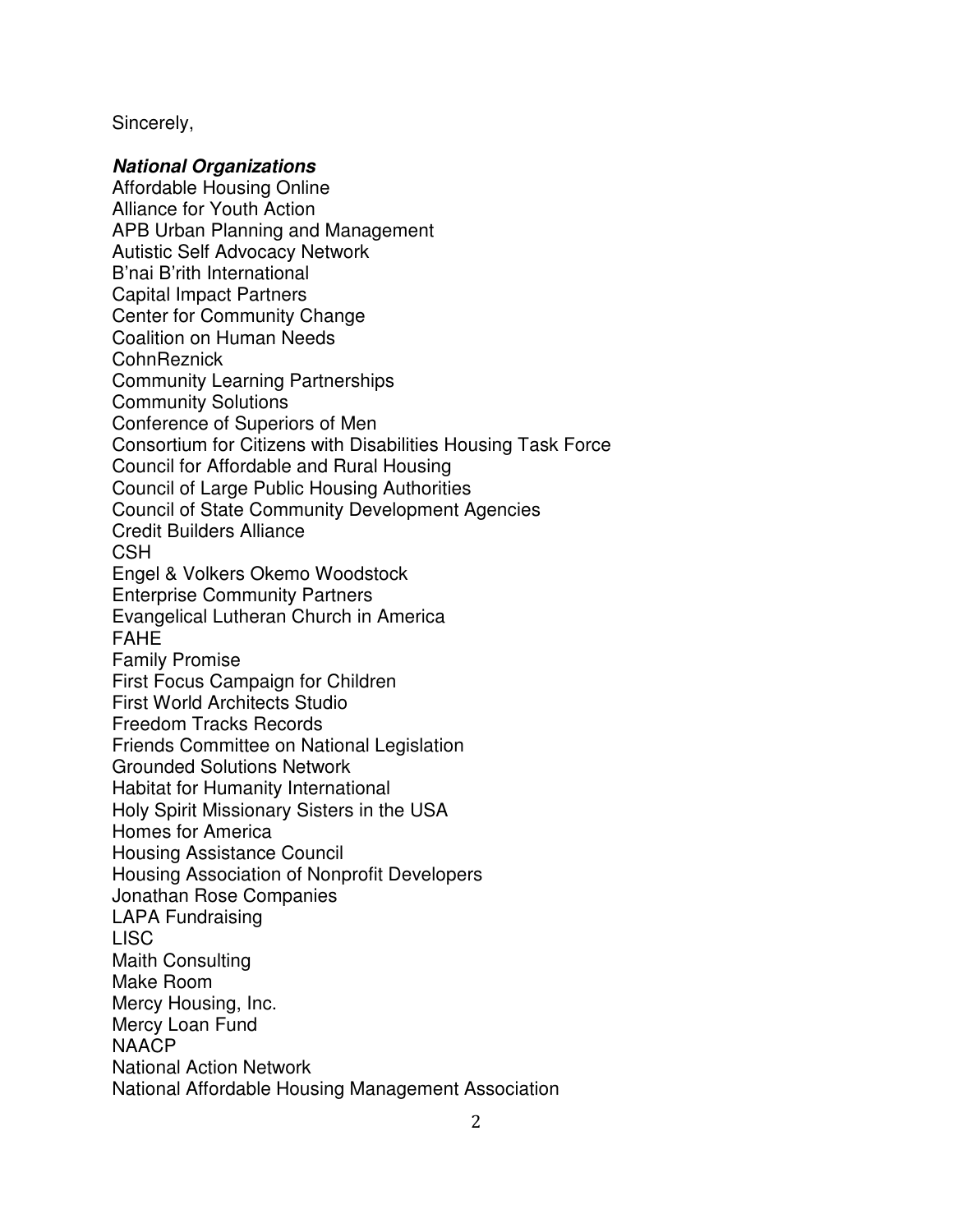National African American Parent Union National AIDS Housing Coalition National Alliance of Community Economic Development Associations National Alliance on Mental Illness National Alliance to End Homelessness National Association for County Community and Economic Development National Association for Latino Community Asset Builders National Association of Affordable Housing Lenders National Association of Housing and Redevelopment Officials National Association of Local Housing Finance Agencies National Association of Social Workers National Caucus & Center on Black Aging, Inc. Housing Management Corporation National Center for Housing and Child Welfare National Center for Transgender Equality National Coalition for Asian Pacific American Community Development National Coalition for Homeless Veterans National Coalition for the Homeless National Community Development Association National Community Reinvestment Coalition National Disability Rights Network National Health Care for the Homeless Council National Housing & Rehabilitation Association National Housing Law Project National Housing Resource Center National Housing Trust National Housing Trust-Enterprise Preservation Corporation National Law Center on Homelessness & Poverty National Leased Housing Association National Low Income Housing Coalition National Network to End Domestic Violence National Organization for Women National Organization of African Americans in Housing NETWORK Lobby for Catholic Social Justice New Jim Crow Movement Paralyzed Veterans of America Partners in Healthy Communities PathStone Corporation PennRose LLC **PolicyLink** Poor Peoples Economic Human Rights Campaign Poverty & Race Research Action Council POZ Military Veterans Prosperity Now Public Housing Authorities Directors Association RESULTS Rebuilding Together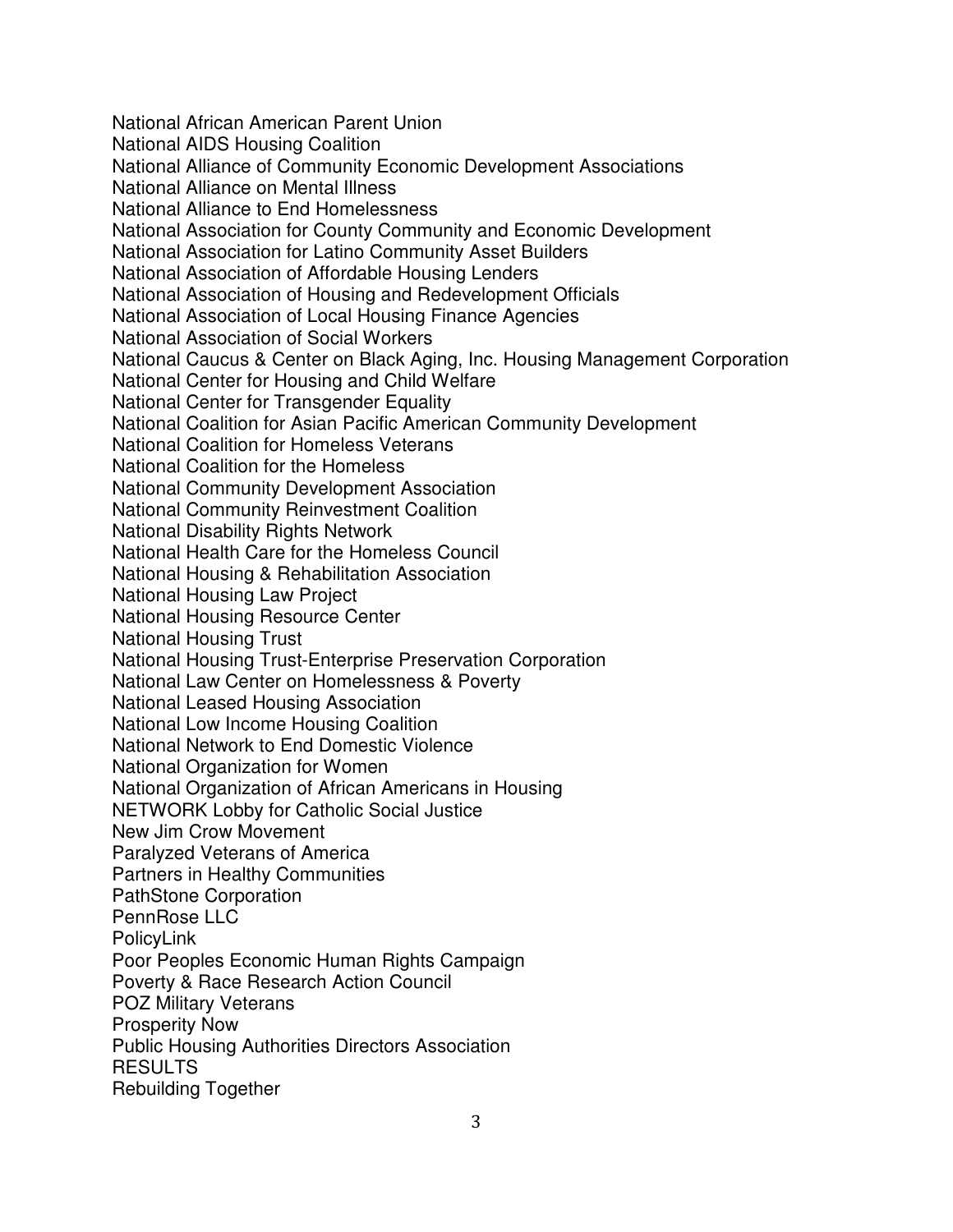Stanford Management Stewards of Affordable Housing for the Future Technical Assistance Collaborative The Arc of the United States The Community Builders, Inc. The National Cultural Center of the Native Americans The NHP Foundation The United Methodist Church - General Board of Church and Society The Wishcamper Companies Transportation for America True Colors Fund Union for Reform Judaism United Way Worldwide Volunteers of America

#### **Alabama**

AIDS Alabama Alabama Affordable Housing Association Alabama Habitat for Humanity Alabama Regional Medical Services Alabama Rural Coalition for the Homeless, Inc. Alabama Rural Ministry Alfred Saliba Family Services Center Anniston Housing Authority Arbour Valley Development City of Gadsden Community Action Association of Alabama Family Services Center Genesis Housing Development Corporation Habitat for Humanity of Morgan County Health Services Center, Inc. Housing First, Inc. Huntsville Housing Authority J.B.S. Mental Health Authority Low Income Housing Coalition of Alabama Mission Possible Community Service, Inc. NAMI Montgomery, Alabama Chapter Professional Association of Social Workers in HIV/AIDS Regional Housing Authority of Lawrence, Cullman, and Morgan Counties Scottsboro Housing Authority Sun Plans, Inc. The Right Place YWCA Central Alabama

#### **Alaska**

Alaska Coalition on Housing and Homelessness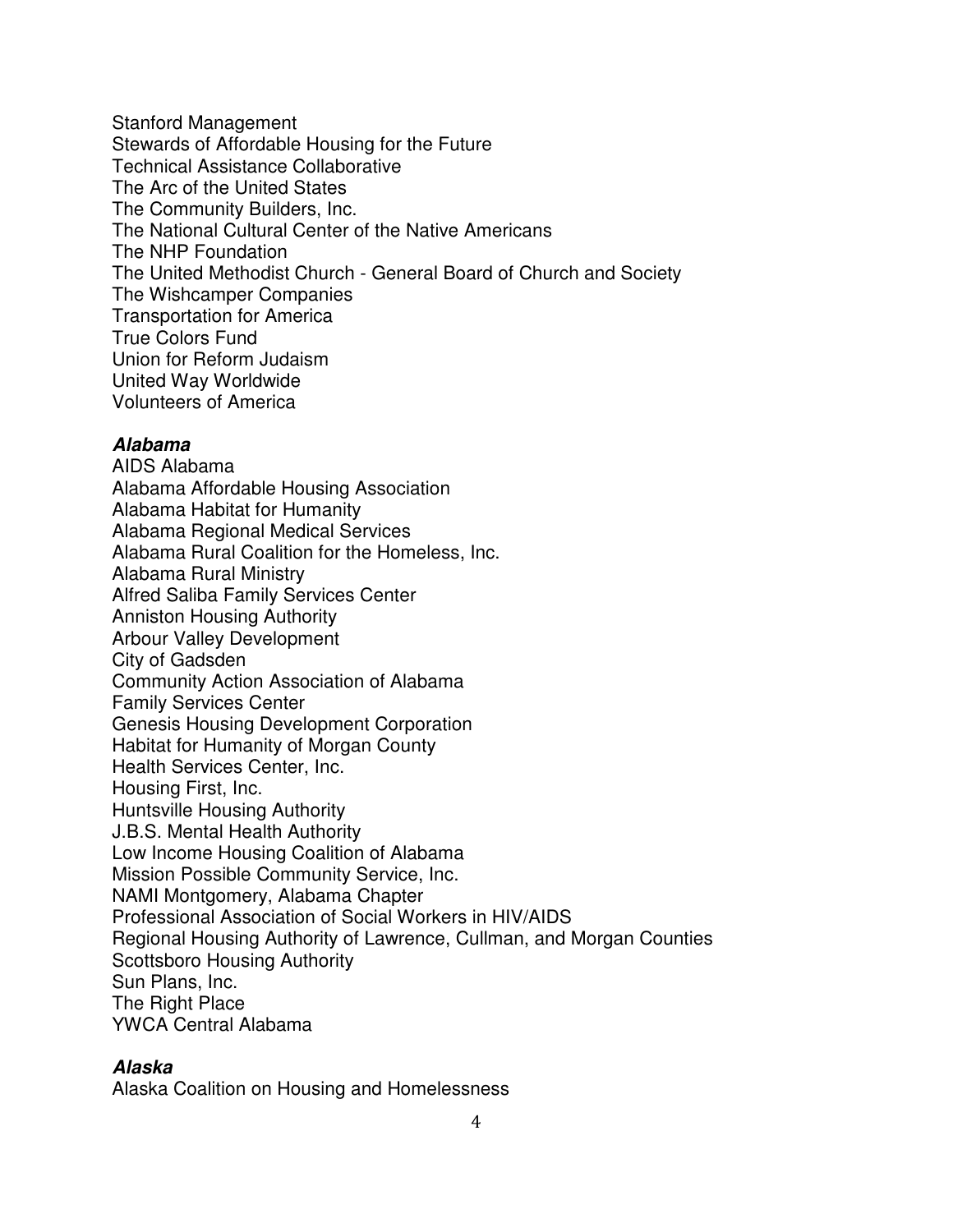Association of Village Council Presidents Regional Housing Authority Family Promise Mat-Su Nome Emergency Shelter Team Rural Alaska Community Action Program, Inc.

# **Arizona**

1n10, Inc. A New Leaf Ability360 American Planning Association, Arizona Chapter Arizona Community Action Association Arizona Housing Coalition Arizona Housing, Inc. Behold Charities Campesinos Sin Fronteras City of Yuma Neighborhood Services Division Compass Affordable Housing Elfrida Citizens Alliance, Inc. Flagstaff Shelter Services Guadalupe Community Development Corporation HOM, Inc. Homes and Housing Resource Newtown Community Development Corporation Primavera Foundation Valley of the Sun United Way Verde Valley Habitat for Humanity West Valley Neighborhoods Coalition Yuma County Housing Department

## **Arkansas**

Association of Programs for Rural Independent Living Boyd Osborne Realtor Group Disability Resource & Advocacy Center Fort Smith Housing Authority Granite Mountain Neighborhood Association Northwest Regional Housing Authority Siloam Springs Housing Authority University District Development Corporation

## **California**

180/2020 A Community of Friends Alliance for a Better District 6 APLA Health BB Investment Holdings Brilliant Corners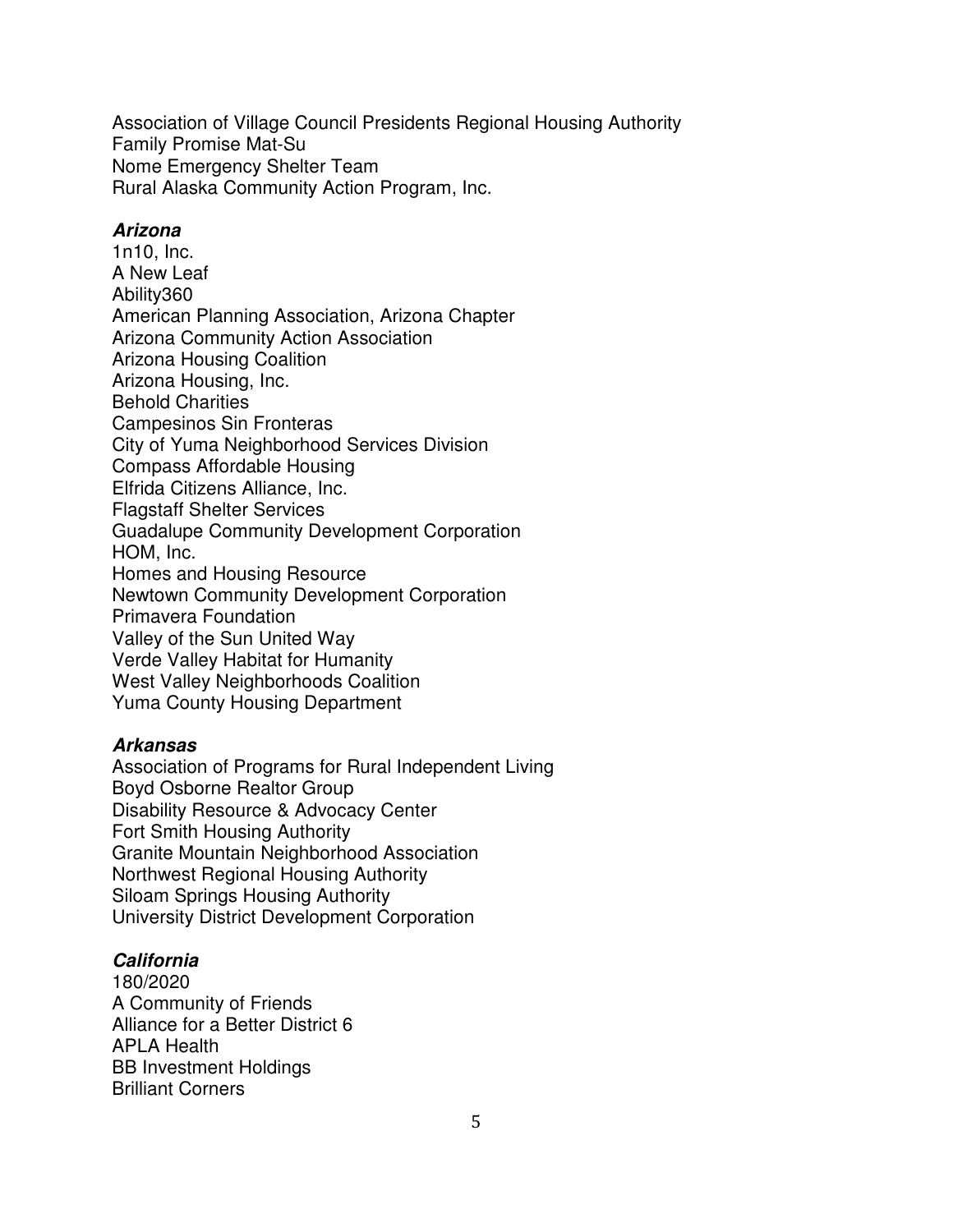Burbank Housing Cabrillo Economic Development Corporation California Coalition for Rural Housing California Department of Housing and Community Development California Housing Partnership California Institute of Environmental Design and Management California Reinvestment Coalition California State Council on Developmental Disabilities Casa Major, Inc. Center for Independence of Individuals with Disabilities San Mateo Center for Sustainable Neighborhoods Charities Housing Choices Person Centered Services Citadel Economic Development Corporation City of Napa Housing Authority City of Riverside City of Santa Barbara Coachella Valley Housing Coalition Communities Across America Community Housing Improvement Systems and Planning Association, Inc. Community Housing Partnership County of Tuolumne Decro Gamma Corporation Downtown Women's Center EAH Housing East San Gabriel Valley Coalition for the Homeless ECHO Housing Family Emergency Shelter Coalition Focus Strategies Fred Finch Youth Center Fresno County Housing Authority Habitat for Humanity Monterey Bay Healthy Black Families, Inc. Hello Housing Homes for Life Foundation Housing Authority of Calexico Housing Authority of the City of Santa Barbara Housing California Housing on Merit Housing Tools Inland Valley Hope Partners Inner City Law Center Inquilinos Unidos Kids in Common, Planned Parenthood Mar Monte Las Palmas Housing Lutheran Social Services of Northern California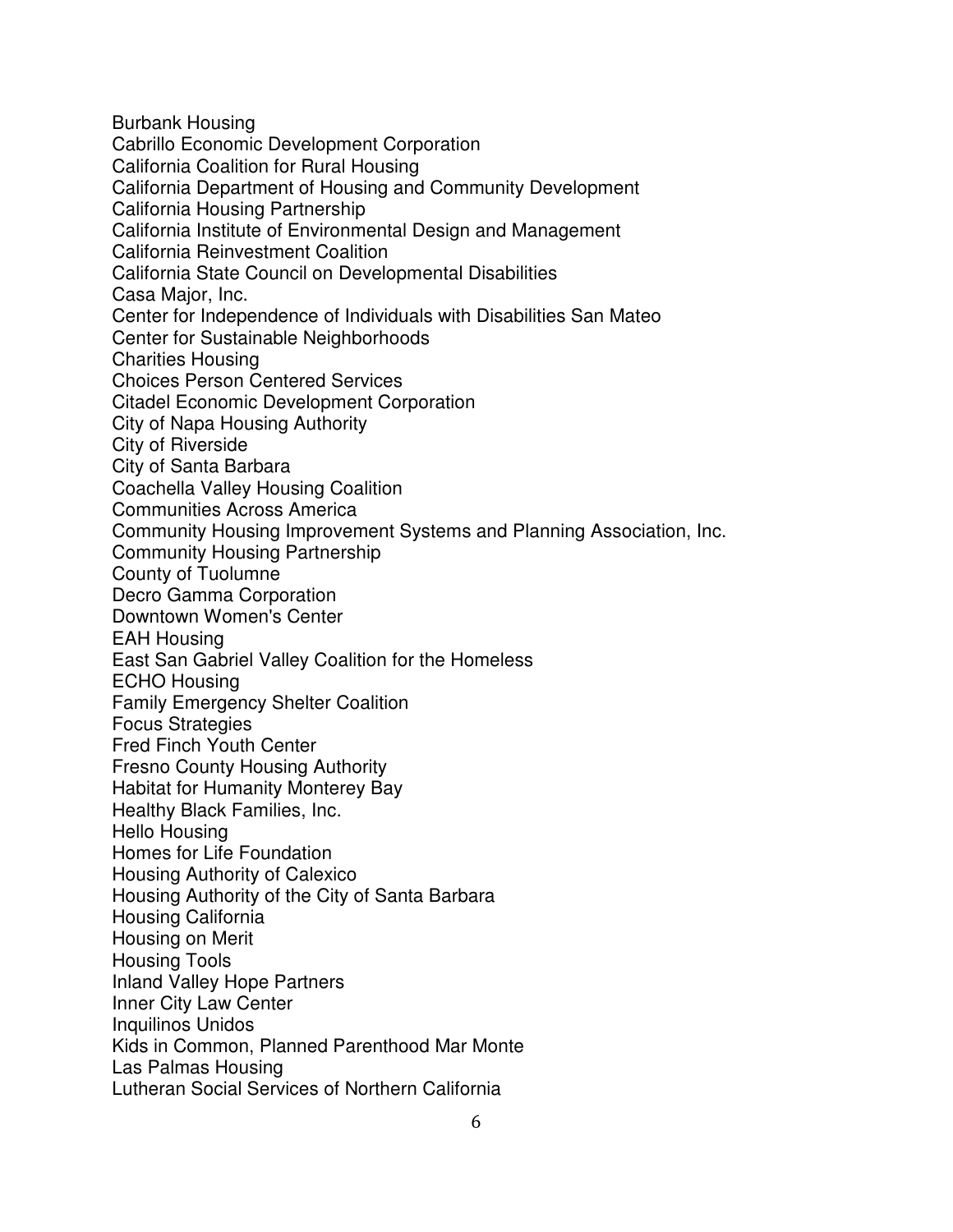Mammoth Lakes Housing, Inc. MidPen Housing Corporation MIG Mutual Housing California Napa Valley Community Housing NeighborWorks Orange County Non-Profit Housing Association of Northern California Oakland Tenants Union Orange County United Way Our Town St. Helena Parable of the Sower Intentional Community Cooperative People Assisting the Homeless (PATH) Peoples' Self-Help Housing Placer Independent Resource Services Public Interest Law Project Redwood Coast Rural Action Regional Housing Authority of Sutter and Nevada Counties Retirement Housing Foundation Rural Communities Housing Development Corporation Sacramento Housing Alliance Sacramento Loaves & Fishes Saint Alban's Episcopal Church, Albany, CA San Diego Housing Federation San Luis Obispo County Housing Trust Fund Seifel Consulting, Inc. Self Help Enterprises Shelter Partnership Southern California Association of Non-Profit Housing St. Mary's Center Tenants Together The Kennedy Commission United Cerebral Palsy of Los Angeles, Ventura & Santa Barbara Counties Ventura Social Service Task Force Watts/Century Latino Organization (WCLO) Western Community Housing, Inc. Women Organizing Resources, Knowledge and Services (WORKS) Women's Economic Ventures Women's Empowerment Yolo County Housing (YCH)

## **Colorado**

Adams County Housing Authority American Planning Association, Colorado Chapter Ascending to Health Respite Care, Inc. Atlantis Community ADAPT Coalition for Compassion and Action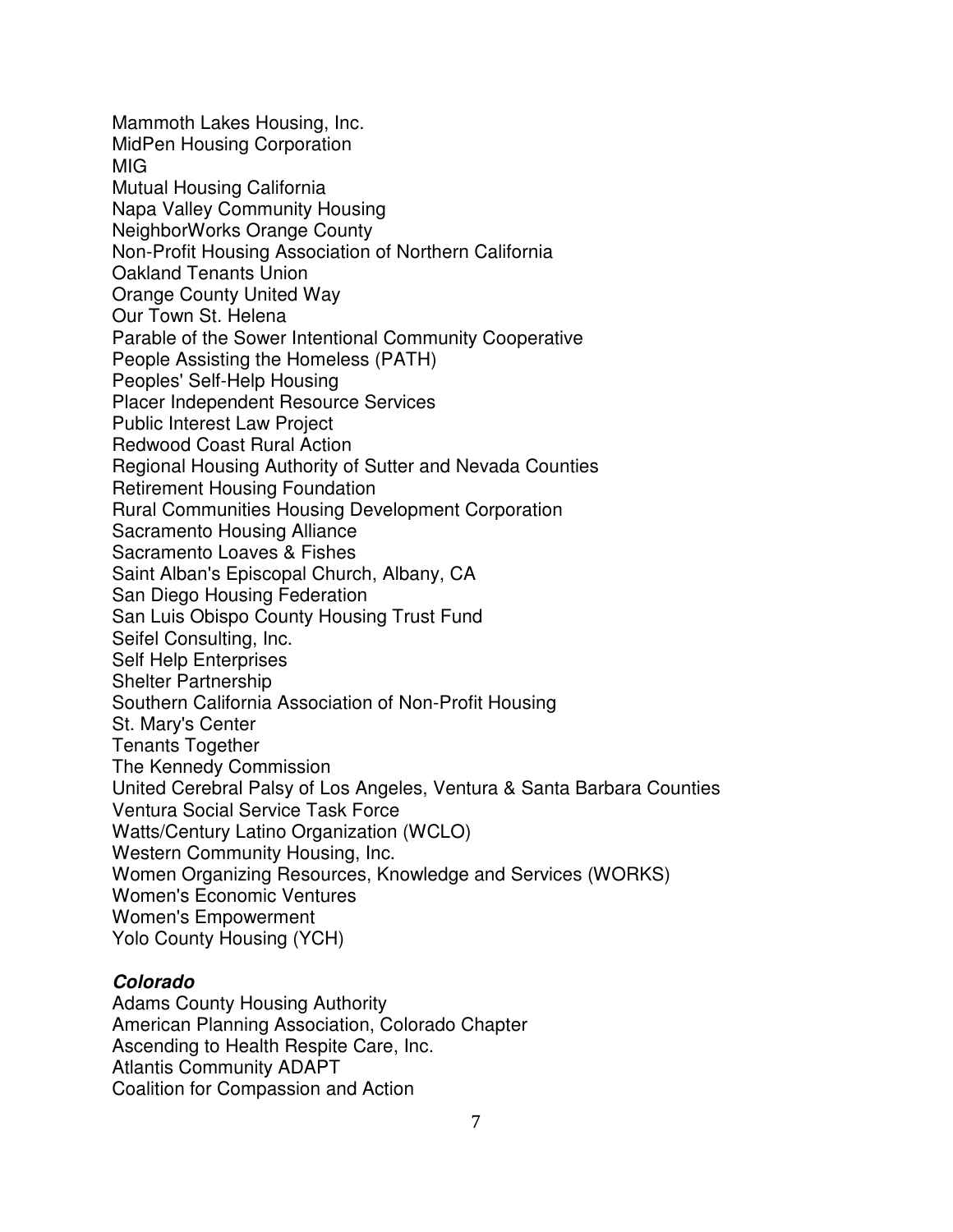Colorado Coalition for the Homeless Colorado Cross-Disability Coalition Denver Metro Fair Housing Center Denver Relief Consulting Disability Law Colorado Douglas County Housing Partnership e3 Power Golden West Senior Living Habitat for Humanity of La Plata County Habitat for Humanity of Metro Denver Homeless Education of Saint Vrain Valley School District Housing Colorado Interfaith Alliance of Colorado Metro West Housing Solutions Northeast Denver Housing Center, Inc. Pikes Peak Habitat for Humanity Rocky Mountain Communities Rocky Mountain Community Land Trust Senior Support Services St. Vrain Valley Schools Homeless Education The Arc of Adams County The Arc Pikes Peak Region The Empowerment Program United for a New Economy Urban Land Conservancy Urban Peak Colorado Springs Volunteers of America-Colorado WORKSHOP8

#### **Connecticut**

AIDS Connecticut Columbus House, Inc. Connecticut Housing Coalition Connecticut Legal Services Federation Homes Hartford Interval House, Inc. Neighborhood Housing Services of New Haven NeighborWorks New Horizons New Neighborhoods, Inc. Norwalk Housing Authority Vesta Corporation

#### **Delaware**

Bellevue Community Center Better Homes of Seaford, Inc. Delaware Community Reinvestment Action Council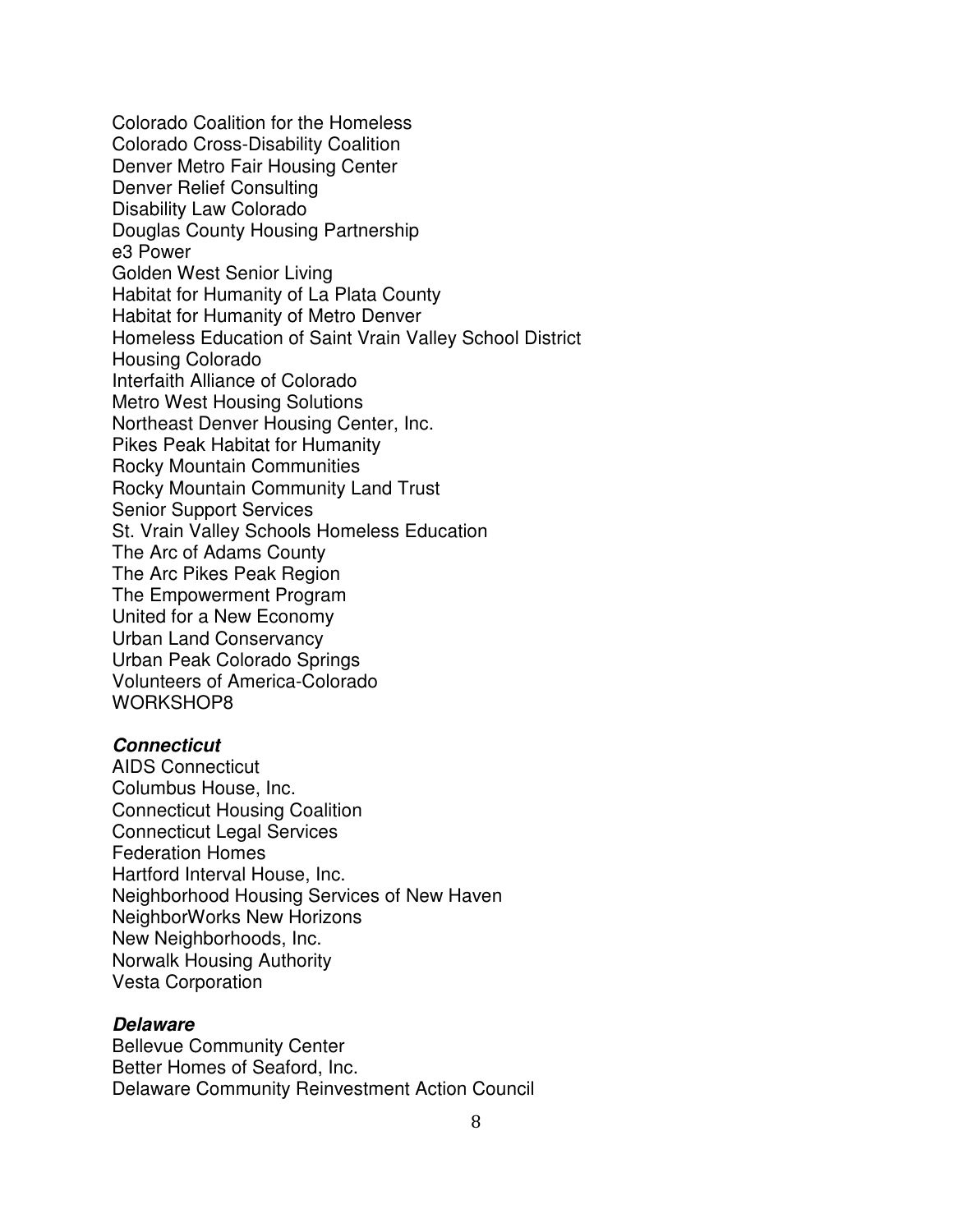Delaware HIV Consortium Diamond State Community Land Trust Guidewell Financial Solutions Guinnup Planning Services Housing Alliance Delaware Ministry of Caring, Inc. Neighborhood House, Inc. Sandhill Acres Homeowners' Association Sussex Housing Group The Arc of Delaware

#### **District of Columbia**

Anacostia Economic Development Corporation Archbishop Rivera y Damas Cooperative Association CARECEN - Latino Resource and Justice Center Father McKenna Center First Trinity Lutheran Church Landholding Corporation G III Associates Housing Up Lydia's House in Southeast Network for Developing Conscious Communities (NDCC) ONE DC So Others Might Eat (SOME), Inc. Somerset Development Company TENAC - D.C. Tenants' Advocacy Coalition Washington Legal Clinic for the Homeless We Are Family Senior Outreach Network

#### **Florida**

A Step Above "Outreach Community Center" Ability 1st, the Center for Independent Living of North Florida, Inc. Adopt-A-Family of the Palm Beaches, Inc. Affordable Housing Solutions for Florida, Inc. Alfaro and Associates, Inc. Allapattah Community Action, Inc. Area Housing Commission Better Way of Miami, Inc. Big Bend Community Based Care Big Bend Continuum of Care Big Bend Homeless Coalition Bridging Humanity Capital City Youth Services Central Florida Community Development Corporation City of Fort Myers City of Hollywood City of Miami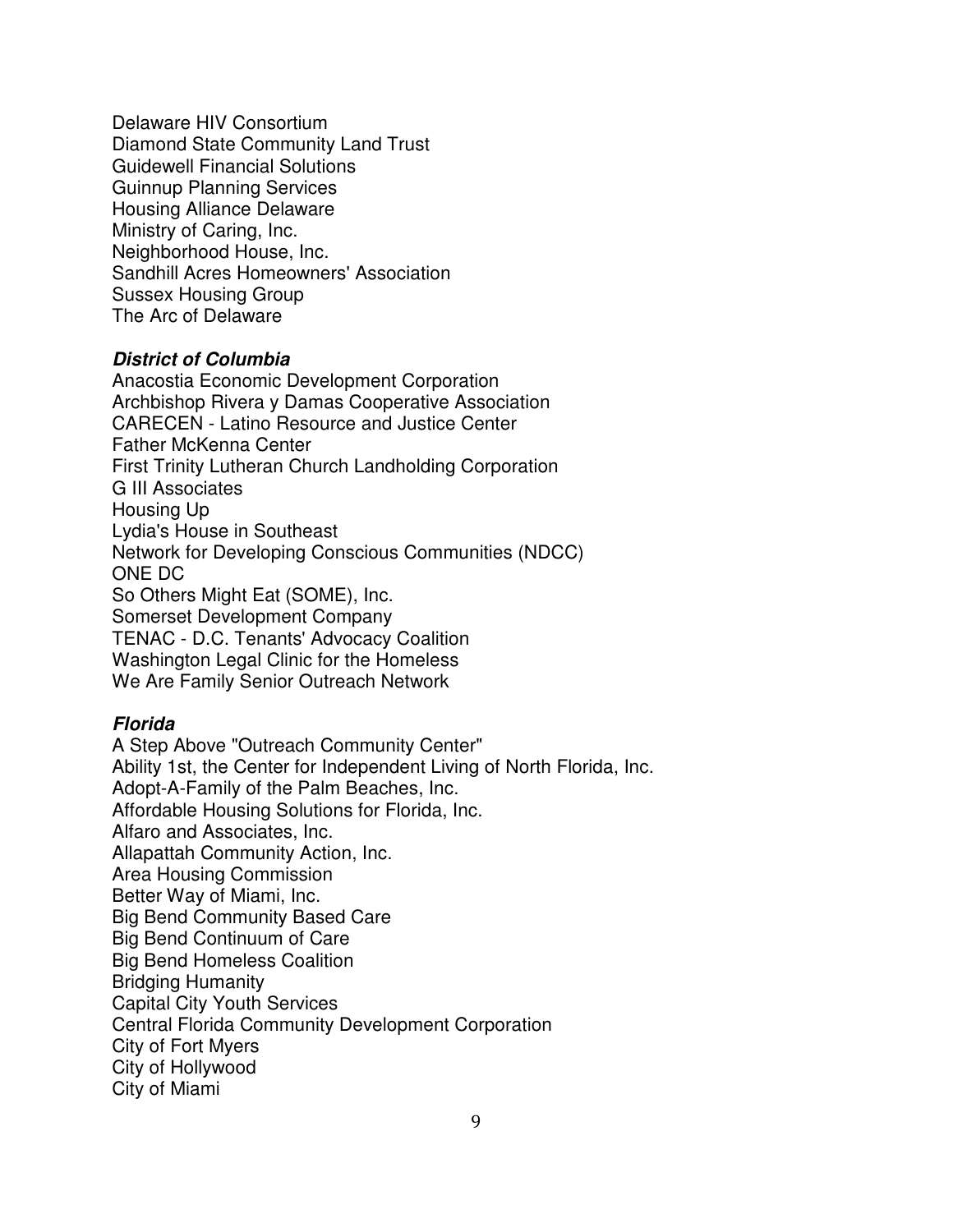Community Land Trust of Palm Beach County, Inc. Community Redevelopment Associates of Florida, Inc. Cornerstone Housing, Inc. Credit Card Management Services, Inc. Delray Beach Community Land Trust Fair Housing Center of the Greater Palm Beaches Families First of Palm Beach County Farmworker Association of Florida, Inc. Florida Alliance of Community Development Corporations, Inc. Florida Home Partnership Florida Housing Coalition Florida Supportive Housing Coalition Glenwood Working Partnership, Inc. Good Neighbor Society Gracepoint Wellness Habitat for Humanity of Florida Habitat for Humanity of Greater Miami Habitat for Humanity of Greater Orlando Habitat for Humanity of Marion County Habitat for Humanity of Pinellas County Habitat for Humanity of South Palm Beach County Helping Hands of North Florida, Inc. Hope South Florida, Inc. Housing and Education Alliance Housing Authority Of Springfield Housing for Homeless Housing Trust Group Jane Bevan and Associates, Inc. Lake County Housing and Community Development Division Legal Aid of Collier County Lotus House Women's Shelter Macedonia Community Development Corporation of South Brevard Marion County Homeless Council Metro North Community Development Corporation Miami Homes for All Miami-Dade County Public Housing and Community Development Miracles Outreach CDC My Place in Recovery Faith Community Neighborhood Housing & Development Corporation Neighborhood Housing Services of South Florida Neighborhood Renaissance, Inc. New Horizons of the Treasure Coast Niceville Housing Authority Ormond Beach Housing Authority Palm Beach County Housing Finance Authority Panhandle Action Network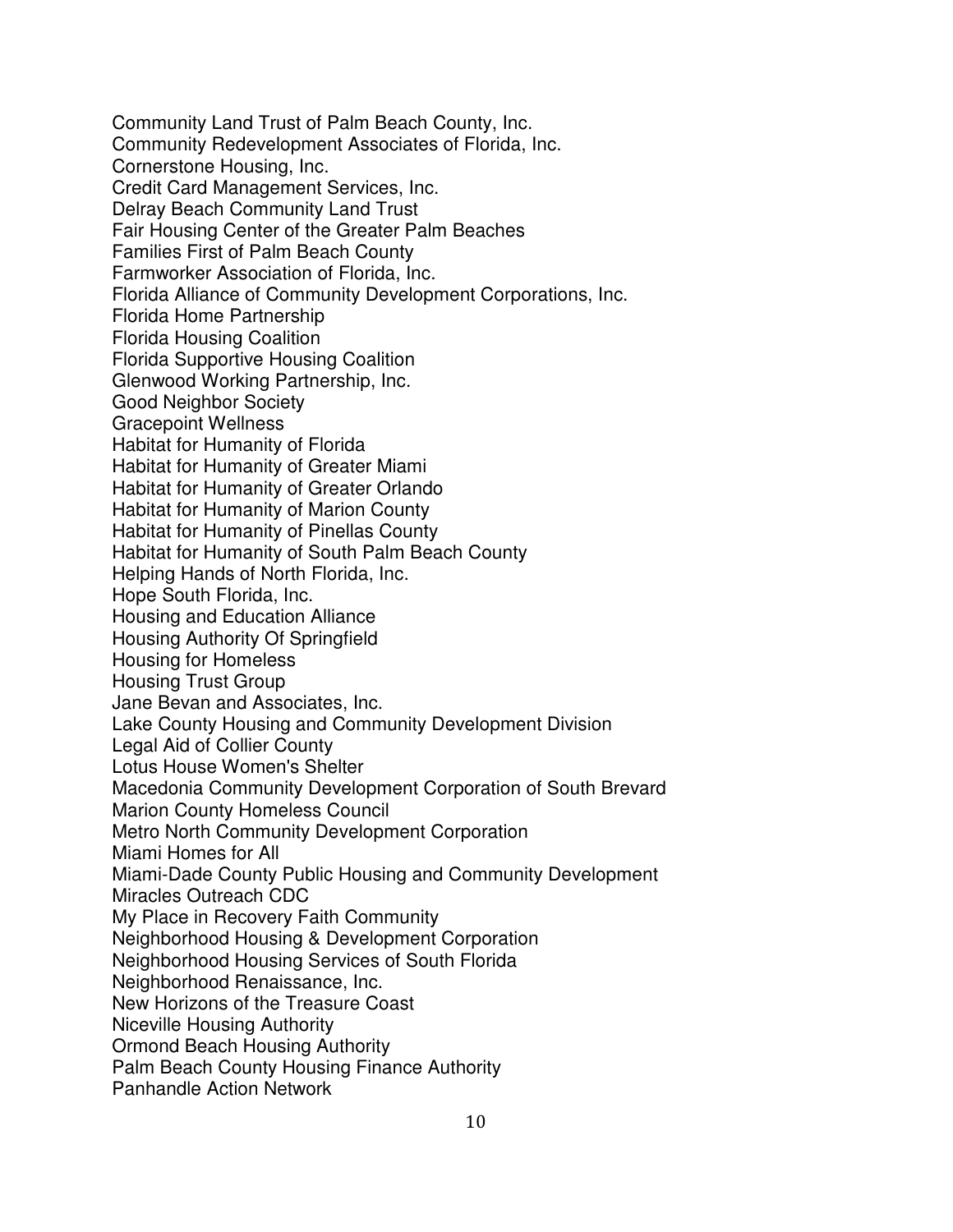Peace River Center Pensacola Habitat for Humanity Polk County Housing and Neighborhood Development Provident Housing Solutions, Inc. Real Estate Education And Community Housing, Inc. Santa Rosa County Sarasota Housing Authority Agency-Wide Resident Council, Inc. South Florida Community Development Coalition St. Lucie County Community Services Department St. Lucie County Housing Division St. Lucie Habitat for Humanity Stearns Weaver Miller Weissler Alhadeff & Sitterson Stone Soup Development **SunServe** Synergy Community Development Corporation, Inc. Tampa Housing Authority Tarpon Springs Housing Authority The First Community Christian Pentecostal Church of God, Inc. The Key Clubhouse of South Florida Trailblazers Unlimited, Inc. Housing Consulting Services Trinity Empowerment Consortium Turning Points Community Coalition on Homelessness Union for the Justice Laura Marx United Way South Sarasota County Youth and Family Alternatives, Inc.

#### **Georgia**

Atlanta Neighborhood Development Partnership, Inc. Bainbridge Advocacy Individual Network (BAIN), Inc. Center for Independent Living Birge & Held Briarcliff Oaks Community Outreach Training Center, Inc. Crossroads Community Ministries Down Payment Resource Georgia Alliance to End Homelessness Georgia Coalition Against Domestic Violence Georgia First Step Transition Academy Georgia State Department of Community Health Georgia Supportive Housing Association H.O.P.E. Through Divine Intervention, Inc. Hands On DC, Inc. Housing Justice League JC Vision and Associates, Inc. Lawrenceville Housing Authority Patriot Quarters Project Community Connections, Inc.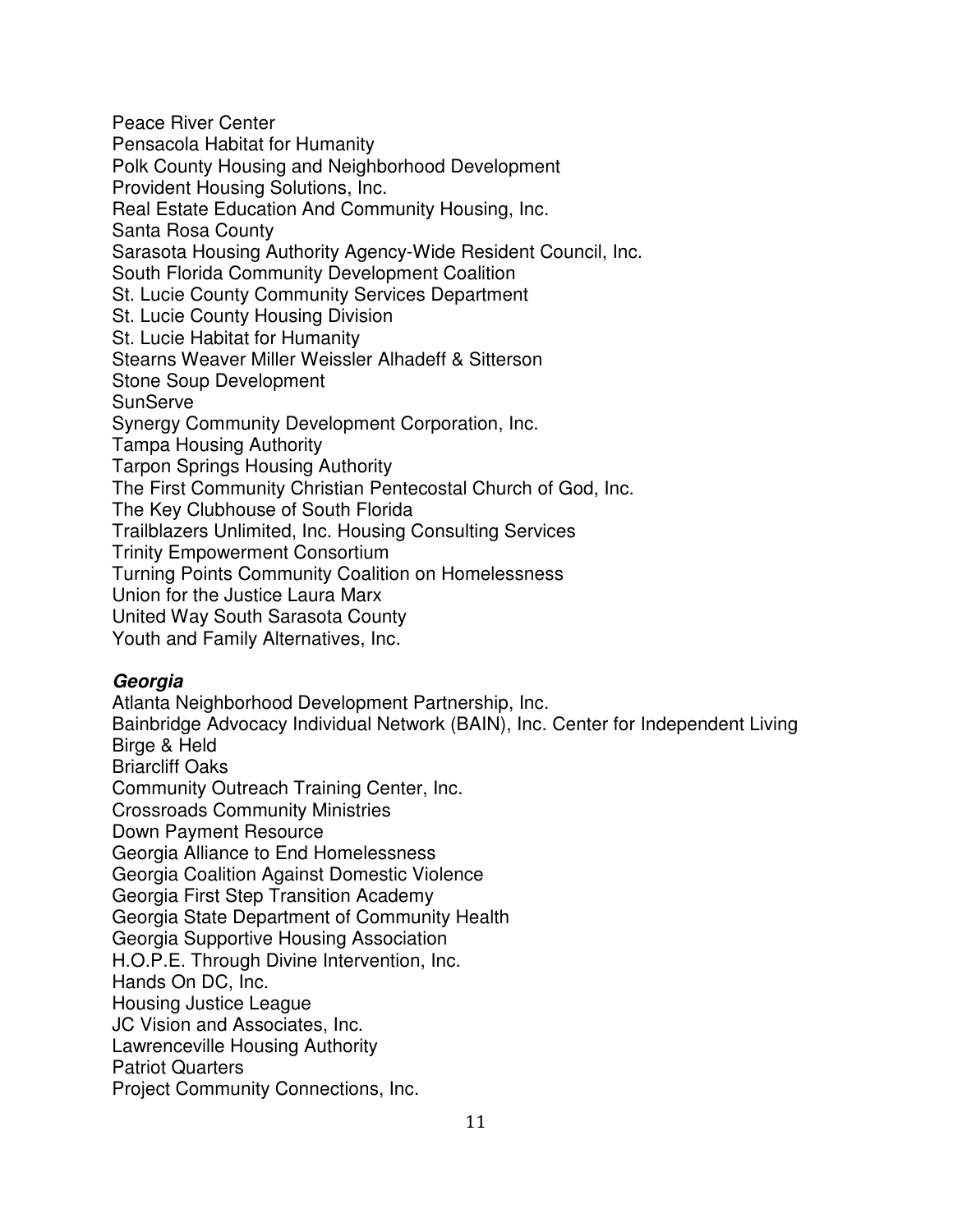Shut Out, Priced Out, and Segregated (SOPOS) Coalition StandUp For Kids The Village Community Development Corporation Thomaston Housing Authority Urban Residential Development Corporation

# **Idaho**

Aid For Friends, Inc. Boise/Ada County Homeless Coalition CATCH, Inc. Gary E. Hanes & Associates, LLC GHC Housing Partners LLC Housing Authority of the City of Pocatello Idaho Nevada Community Development Financial Institution, Inc. Idaho State Council on Developmental Disabilities Living Independence Network Corporation (LINC) Idaho Northwest Real Estate Capital Corporation Southern Idaho Rural Development The Pacific Companies

# **Illinois**

AHIB, Inc. AIDS Foundation of Chicago Apna Ghar, Inc. Association for Individual Development Center for Educational Opportunities for Descendants of the African Diaspora Center of Concern Chicago Anti Eviction Campaign Chicago Community Development Corporation Chicago Community Loan Fund Chicago Rehab Network Chicago Urban League City of Waukegan Coalition for Equitable Community Development Connections for the Homeless Daybreak of Lisle DuPagePads Employment & Employer Services, Inc. Englewood Community Connection Outreach Garfield Park Community Development Corporation Good News Partners Guardian Angel Community Services Habitat For Humanity Chicago Habitat for Humanity Lake County, Illinois Housing Action Illinois Housing Authority of Cook County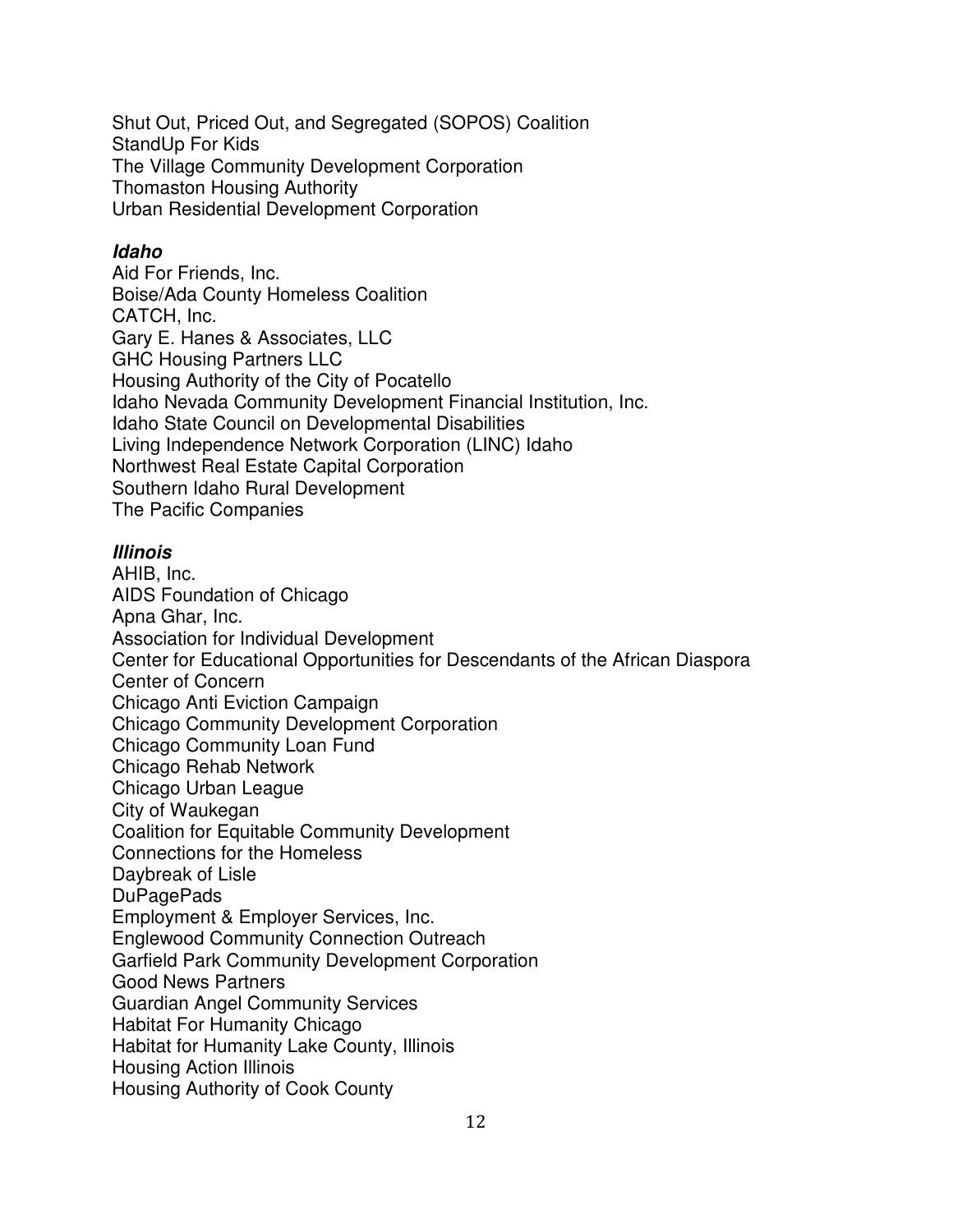Housing Opportunity Development Corporation Illinois Housing Council Light The Way, Inc. Love Funding Moline Housing Authority Resident Advisory Board Nathalie P. Voorhees Center for Neighborhood and Community Improvement North Chicago Housing Authority North/Northwest Suburban Task Force on Supportive Housing for Individuals with Mental illness Northside Action for Justice (NA4J) Northwest Side Housing Center Options Center for Independent Living Park Ridge Housing Initiative People for Community Recovery Project IRENE Provincial Council Clerics of St. Viator (Viatorians) Reba Place Development Corporation Southern Illinois Coalition for the Homeless Southwest Organizing Project Springfield Housing Authority Together We Cope Tri-County Opportunities Council Unity Parenting and Counseling, Inc.

## **Indiana**

Amethyst House, Inc. Angola Housing Authority Catholic Charities Diocese of Gary City Consultants & Research LLC City of Bloomington City of Bloomington Council Coalition for Homelessness Intervention and Prevention Coburn Place Safe Haven Fair Housing Center of Central Indiana Fort Wayne Urban League God's Helping Hand Graceworks Housing Services Habitat for Humanity of Elkhart County Habitat for Humanity of Warrick County Herman & Kittle Properties, Inc. Kendallville Housing Authority Lake County Community Economic Development Department Mapleton Fall Creek Development Corporation Martindale Brightwood CDC Milestone Ventures, Inc. Near Northwest Neighborhood, Inc.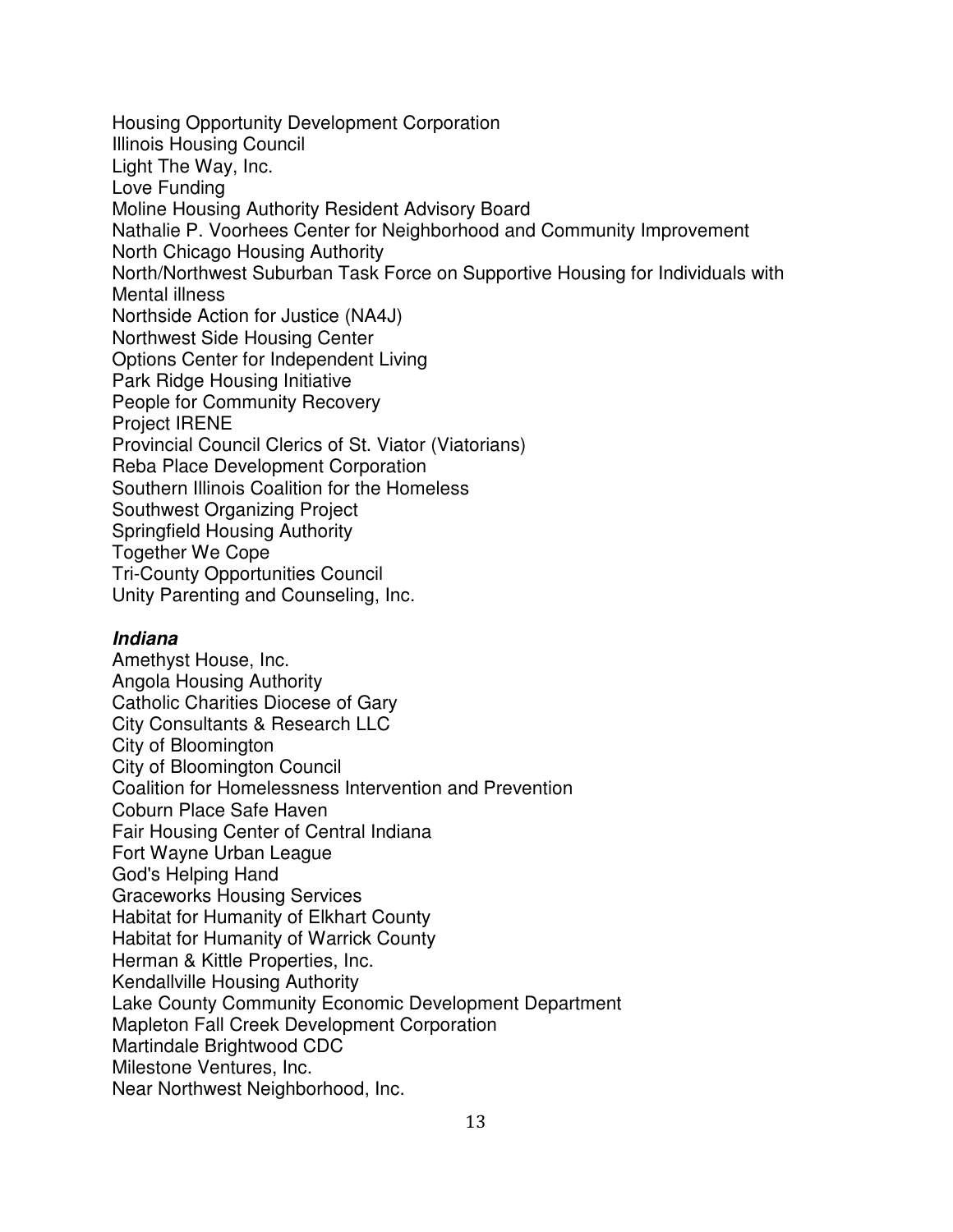Pedcor Investments LLC Prosperity Indiana YWCA of Muncie

#### **Iowa**

Arch Icon Development Domestic Violence Intervention Program Family Promise of Greater Des Moines Hilltop Campus Village Humility of Mary Shelter, Inc. Polk County Housing Trust Fund Rock Rapids Municipal Housing Upper Des Moines Opportunity, Inc. YWCA Clinton

#### **Kansas**

Downtown Shareholders of KCK, Inc. Ellsworth Housing Authority HEMA Universal Life Community Services, Inc. Jakub's Ladder, Inc. Wheat Ridge Heights Apartments

#### **Kentucky**

Audubon Area Community Services, Inc. Beattyville Housing and Development Corporation, Inc. Community Housing Market Support Network, Inc. Community Ventures Covington Independent Public Schools Habitat for Humanity of Fulton-Hickman Counties Habitat for Humanity of Henderson, KY Heartland CARES, Inc. Homeless and Housing Coalition of Kentucky Housing Authority of Danville Kentucky Coalition Against Domestic Violence Kentucky Housing Corporation Lexington Community Land Trust Lexington-Fayette Urban County Office of Homelessness Prevention and Intervention Sisters of Charity of Nazareth Congregational Leadership Sisters of Charity of Nazareth Western Province Leadership Stephanie Sweeney & Associates LLC Sturgis Housing Authority The Marian Group Wabuck Development Company, Inc. Winterwood, Inc.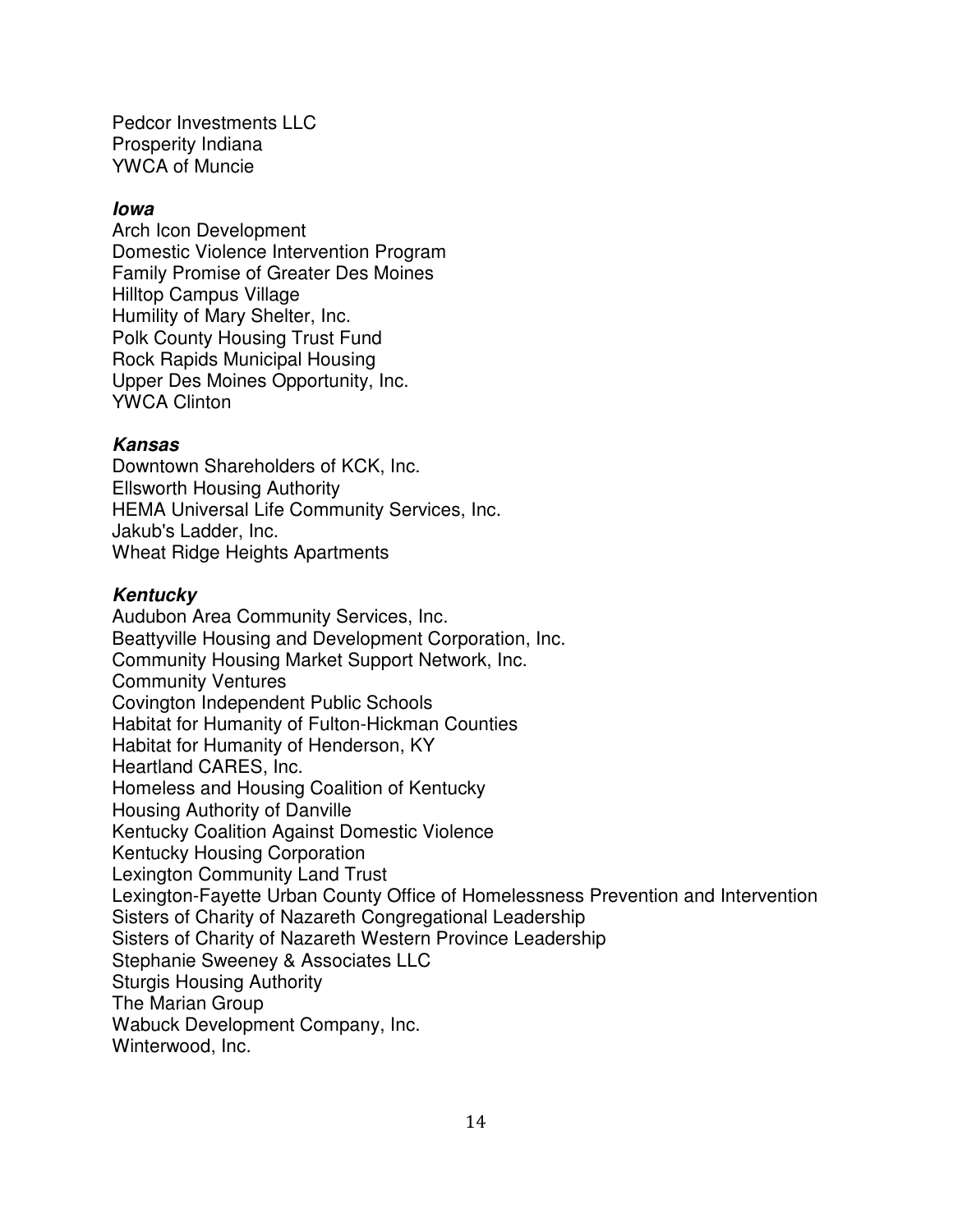#### **Louisiana**

A Community Voice Belle Reve New Orleans Blueprints Consulting Capital Area Alliance for the Homeless Ciy of Monroe Family Promise of St. Tammany Family Resources of New Orleans Greater New Orleans Fair Housing Action Center Guste Homes Habitat for Humanity St. Tammany West Harry Tompson Center **HousingNOLA** Lafayette Habitat for Humanity Lafayette Housing Authority Louisiana Latino Health Coalition Lower 9th Ward Homeownership Assocation Metro Health Mt. Pleasant Community Development Corporation, Inc. New Orleans Area Habitat for Humanity Open Doors Louisiana Open Health Care Clinic Sabine Parish Housing Authority Southern United Neighborhoods Terrebonne Parish Consolidated Government Youth With A Mission Vision

#### **Maine**

ABG Consulting LLC Augusta Housing Authority Avesta Housing City of Portland Community Housing of Maine CWS Architects Fair Tide Freeport Housing Trust Maine Affordable Housing Coalition Maine Equal Justice Partners Maine Resident Services Coordinators Association Northern New England Housing Investment Fund Preble Street Raise-Op Housing Cooperative Resident Services Coordinators Association Westbrook Development Corporation Westbrook Housing Authority Wild River Realty & Consulting Corporation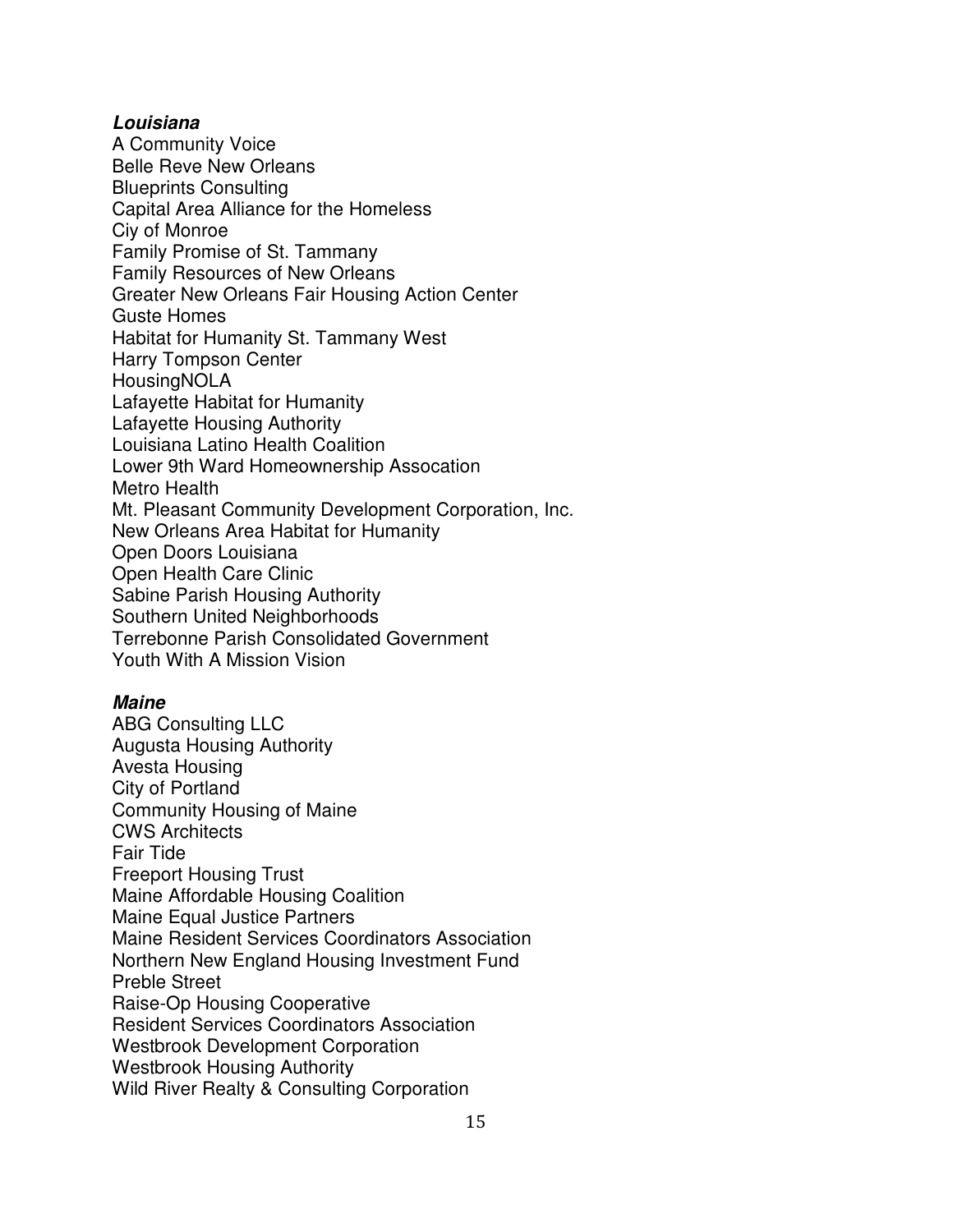# **Maryland**

Baltimore Community Real Estate Center, Inc. Baltimore Transit Equity Coalition Brandenburg Associates Bridges to Housing Stability, Inc. Chandler Construction Management Charles County Government- Community Services Community Preservation and Development Corporation Disability Rights Maryland Diversity In Transition, Inc. Du & Associates, Inc. Garrett County Community Action Committee Garrettland, Inc. Govans Ecumenical Development Corporation Grupolazar Habitat for Humanity of Frederick County Habitat for Humanity of Metro Maryland Hagerstown Home Store Healthy Teen Network Homeless Persons Representation Project, Inc. Housing Initiative Partnership Housing Our Neighbors Maryland Affordable Housing Coalition Maryland State Department of Housing & Community Development Montgomery County Coalition for the Homeless Montgomery Housing Partnership Owings Mills Community Council PeterCares House Pleasant View Gardens Resident Council, Inc. Project PLASE Public Justice Center Salisbury Neighborhood Housing Services Seasoned Partners Southern Maryland Tri-County Community Action Committee, Inc. St. Ambrose Housing Aid Center The Development Corporation of Northwest Baltimore The Freedom Center, Inc. Washington County Department of Planning and Zoning Zavos Architecture+Design LLC

## **Massachusetts**

Alliance of Cambridge Tenants Allston Brighton Health Collaborative Ann L. Silverman Consulting Asian Community Development Corporation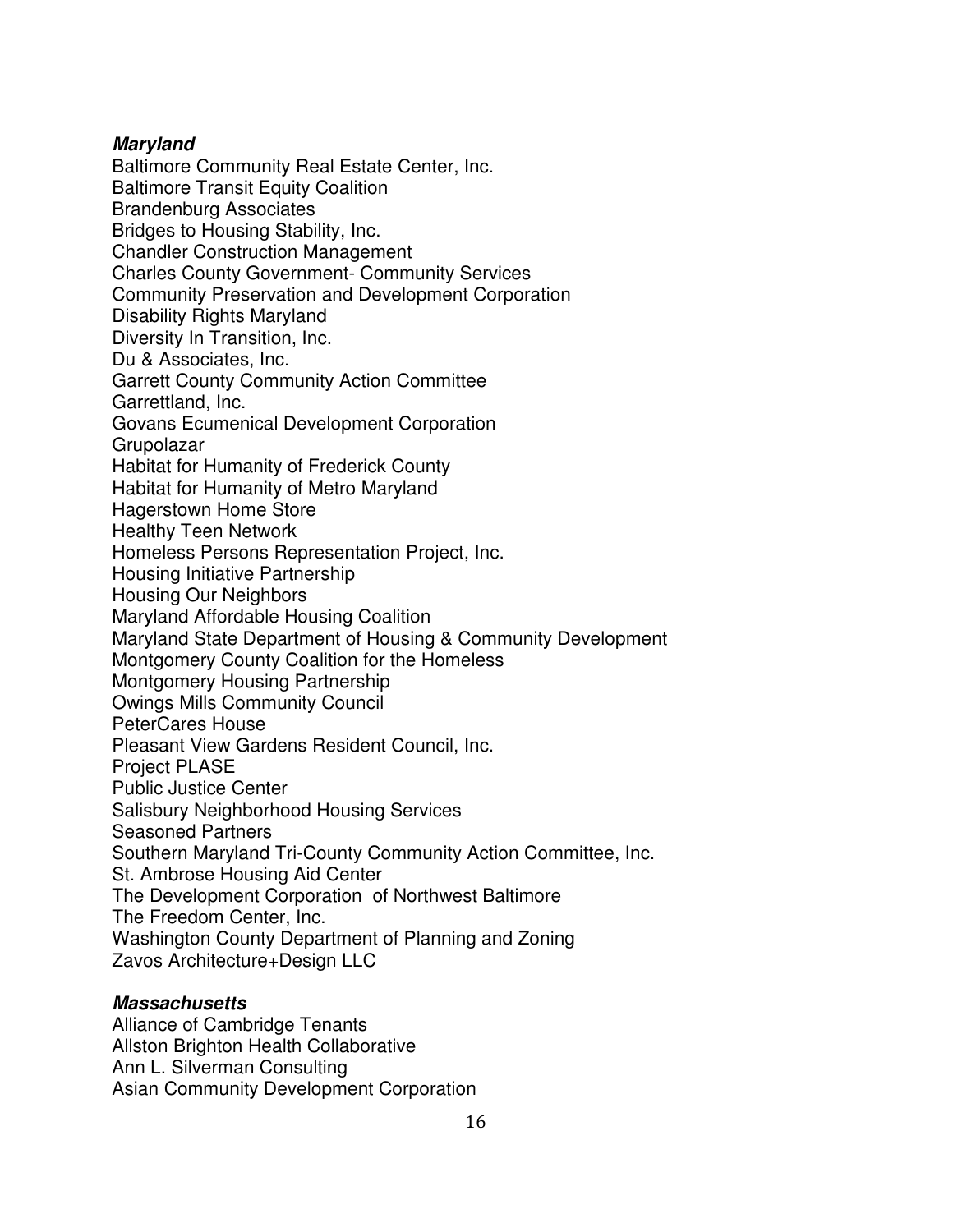Bedford Youth & Family Services Boston Housing Authority Resident Advisory Board Bread & Roses Housing Cambridge City Councillor Jan Devereux Cambridge Continuum of Care Cambridge Neighborhood Apartment Services, Inc. Candeur Group LLC Central Berkshire Habitat For Humanity Citizens' Housing and Planning Association City Life/Vida Urbana Community Action Agency of Cambridge Community Action Agency of Somerville Community Action for Better Housing Community Development Partnership Community Investment Associates Community Service Network, Inc. Corcoran Jennison Management LLC CTI Energy Services LLC Domus, Inc. Fenway Community Development Corporation Funders Together to End Homelessness Homeowners Rehab Inc. Homes for Families Independent Living Center of the North Shore and Cape Ann, Inc. Jamaica Plain Neighborhood Development Corporation LISC Boston Massachusetts Coalition for the Homeless Massachusetts Communities Action Network Massachusetts Housing & Shelter Alliance (MHSA) Medford Community Housing Munkenbeck Consulting North Shore Moving Market Pine Street Inn Pittsfield Housing Authority Somerville Community Development Corporation Spanish American Center, Inc. The Neighborhood Developers Tohn Environmental Strategies Town of Holbrook Community Development Office Urban Edge Housing Corporation Waltham Housing Authority Way Finders Western Massachusetts Network to End Homelessness Worcester Common Ground Community Development Corporation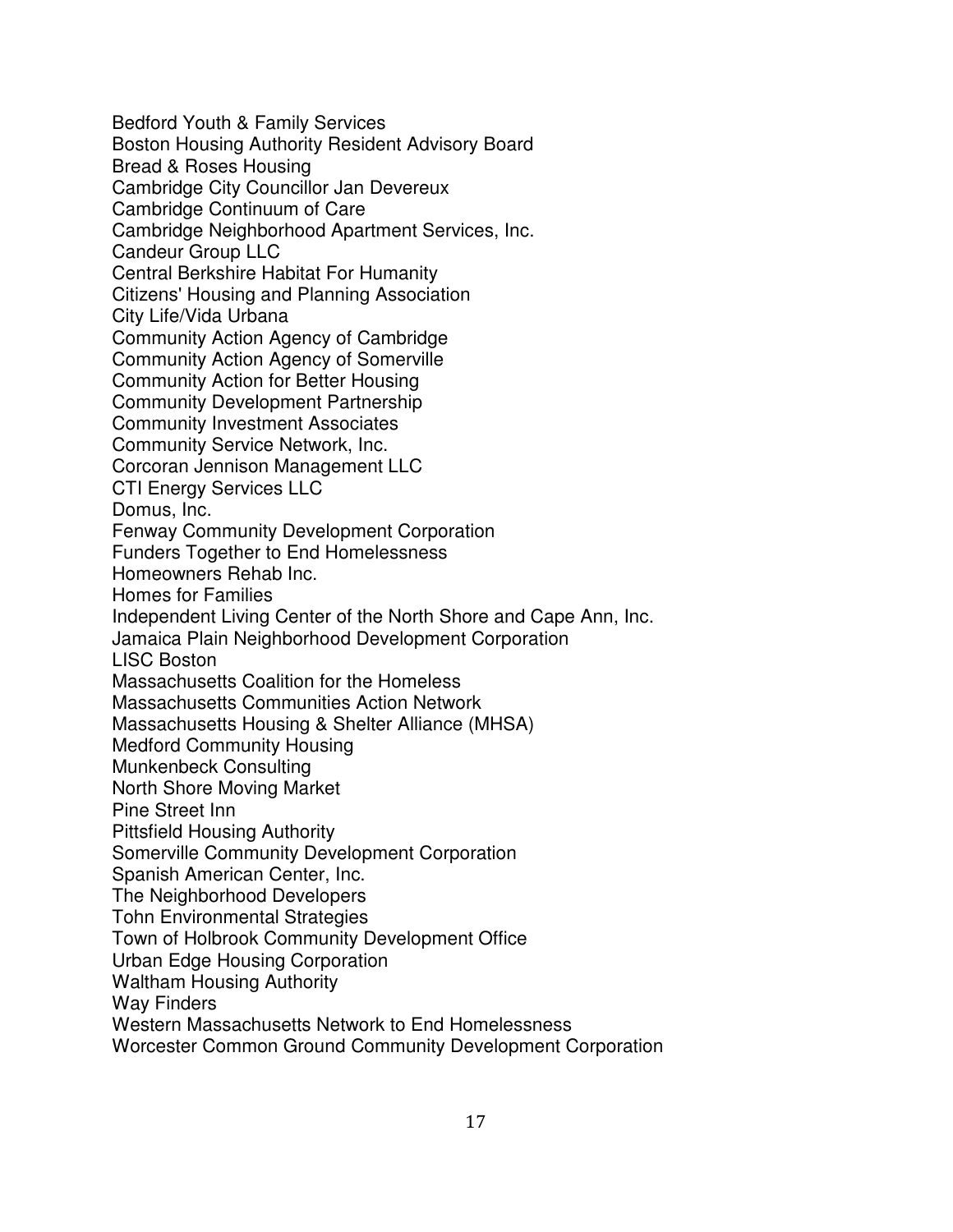## **Michigan**

ADH Coaching & Consulting LLC Allen Park Housing Commission Alma Housing Corporation Avalon Housing Berrien County Housing Resources Network **Cinnaire** Community Economic Development Association of Michigan (CEDAM) Financial Justice Coalition of Southeast Michigan Genesis Non-Profit Housing Corporation Gladwin City Housing Commission Greenhouse Tenant Council Habitat for Humanity Northeast Michigan Habitat for Humanity of Huron Valley Heritage Homes, Inc. Jefferson East, Inc. Kalamazoo Valley Habitat for Humanity Melvindale Housing Commission Michigan Coalition Against Homelessness Michigan Disability Rights Coalition Piquette Square Housing Portfolio Management Systems LLC Religious Action for Affordable Housing Roseville Housing Commission The Arc Michigan Transition 123, Inc. Vistula Management Company Washtenaw Housing Alliance Wayne Metropolitan Community Action Agency Wellness Services

## **Minnesota**

Alliance Housing, Inc. Artspace Projects, Inc. Central Minnesota Housing Partnership, Inc. Central Minnesota Re-Entry Project Community Stabilizatioon Project Greater Metropolitan Housing Corporaton Housing & Redevelopment Authority of Hibbing Integrated Community Solutions, Inc. Jewish Community Action LISC Duluth Metropolitan Interfaith Council on Affordable Housing (MICAH) Minnesota Housing Finance Agency Minnesota Housing Partnership Our Spring Lake Store LLC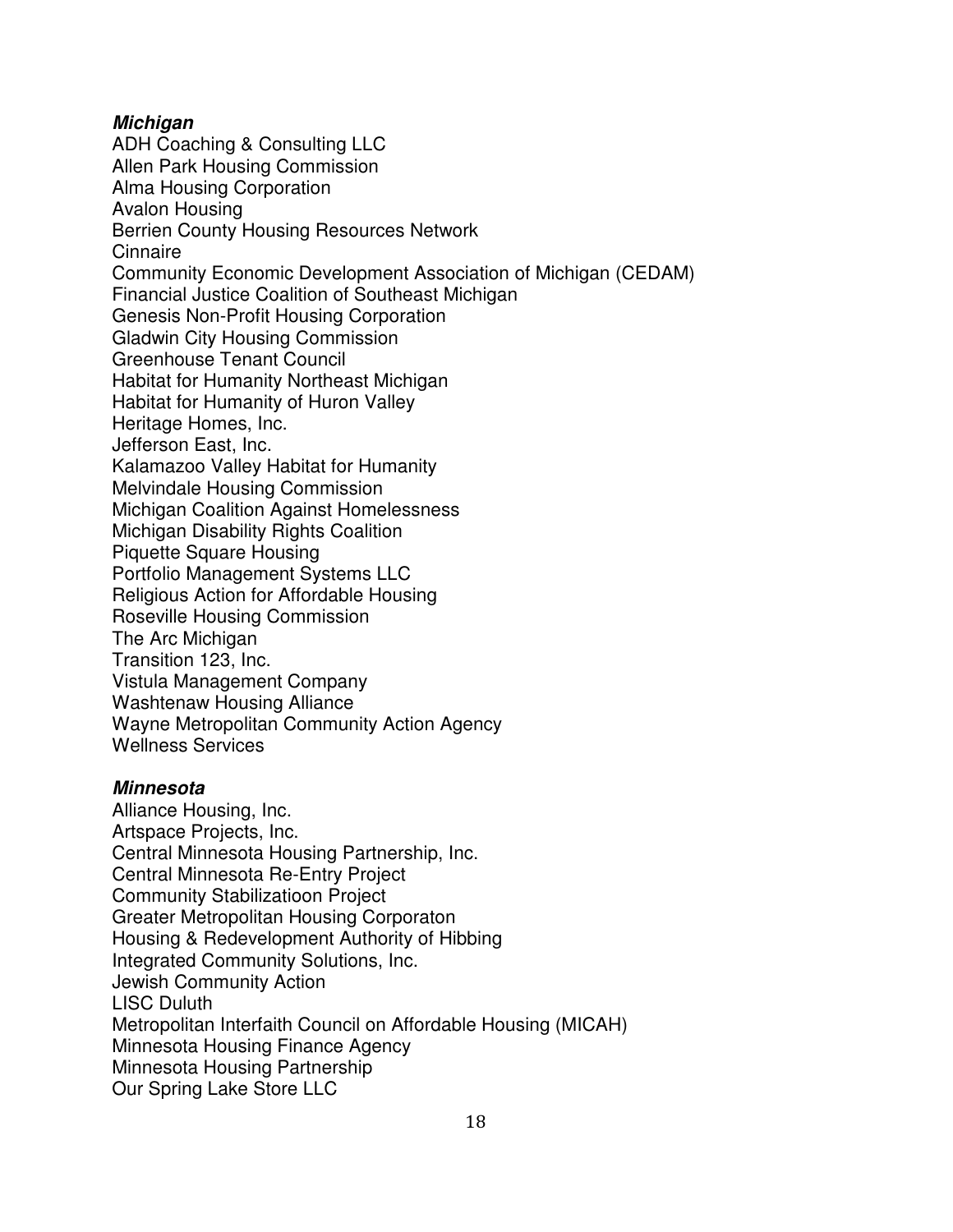Ours to Serve House of Hospitality, Inc. Southwest Minnesota Housing Partnership St. John the Evangelist Episcopal Church The Schuett Companies, Inc. West Hennepin Affordable Housing Land Trust

#### **Mississippi**

City of Hattiesburg Delta Housing Development Corporation Greater Greenville Housing and Revitalization Association Laurel Housing Authority Mississippi Association of Habitat for Humanity Affiliates Mississippi Homebuyer Education Center

#### **Missouri**

Agape House of Mountain View Beyond Housing Cameron Housing Authority City of Holcomb Housing Authority Columbia Housing Authority Community Builders Network of Metro St. Louis Community LINC Daeoc Brave Center Delta Center for Independent Living East Missouri Action Agency, Inc. Empower Missouri Epworth Children and Family Services Good Samaritan Center of Excelsior Springs Greater Kansas City Coalition to End Homelessness Greater Kansas City Housing Information Center H.A.S. Properties Habitat for Humanity of Kansas City Habitat for Humanity of Springfield, Missouri Horizon Housing Development Company Housing Authority of Bowling Green Lee's Summit Housing Authority Liberty Housing Authority New Life Evangelistic Center North East Community Action Corporation NourishKC, formerly Episcopal Community Services RubinBrown LLP Safe Connections Sanctuary in the Ordinary (SITO) Sisters of the Most Precious Blood of O'Fallon, MO St. Louis Equity Fund, Inc. St. Patrick Center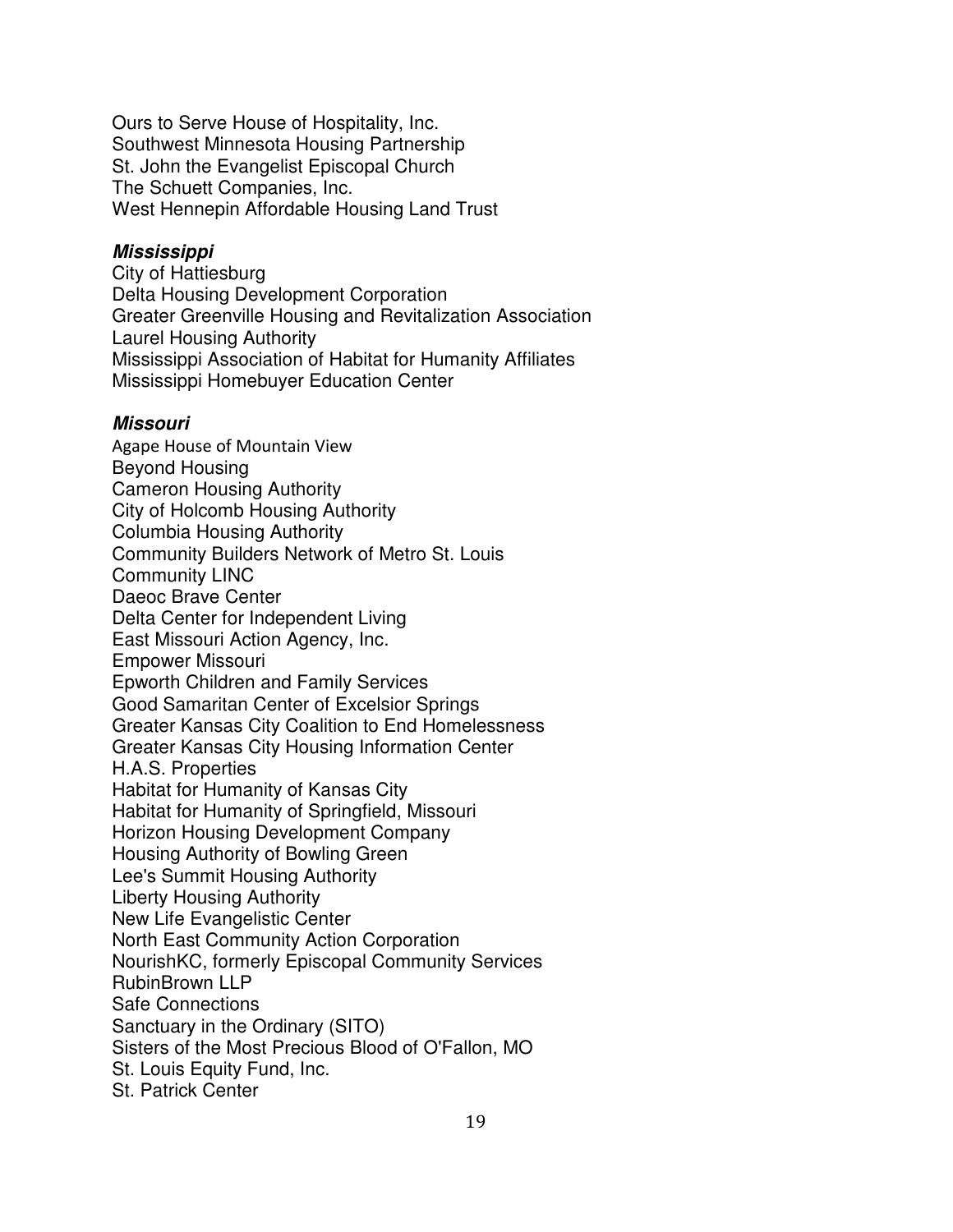Saints Joachim and Ann Care Service The Vecino Group West Plains Housing Authority Weston Housing Authority YWCA Metro St. Louis

### **Montana**

ADAPT Montana Family Promise of Great Falls Habitat for Humanity of Gallat Homeword Missoula Housing Authority Montana Fair Housing Mountain Plains Equity Group, Inc. Rural Community Assistance Corporation Summit Independent Living Center, Inc. Wishrock Housing Partners and Investment Group LLC

## **Nebraska**

Burleigh Real Estate Cirrus House, Inc. City of Omaha Housing and Community Development Division Columbus Community Hospital Dawson Area Development Holdrege Development Corporation Holdrege Housing Authority HOME Real Estate Housing Foundation for Sarpy County Housing Partners of Western Nebraska Lincoln First Realty Nebraska Housing Developers Association Nebraska Realtors Association NeighborWorks Northeast Nebraska Sisters of Mercy West Midwest Justice Team Woods Bros Realty

## **Nevada**

Acting Together in Organizing Northern Nevada (ACTIONN) Family Promise of Las Vegas Nevada Homeless Alliance Renew Therapeutic Enhancement Services St. Jude's Ranch for Children

## **New Hampshire**

AHEAD, Inc. Families in Transition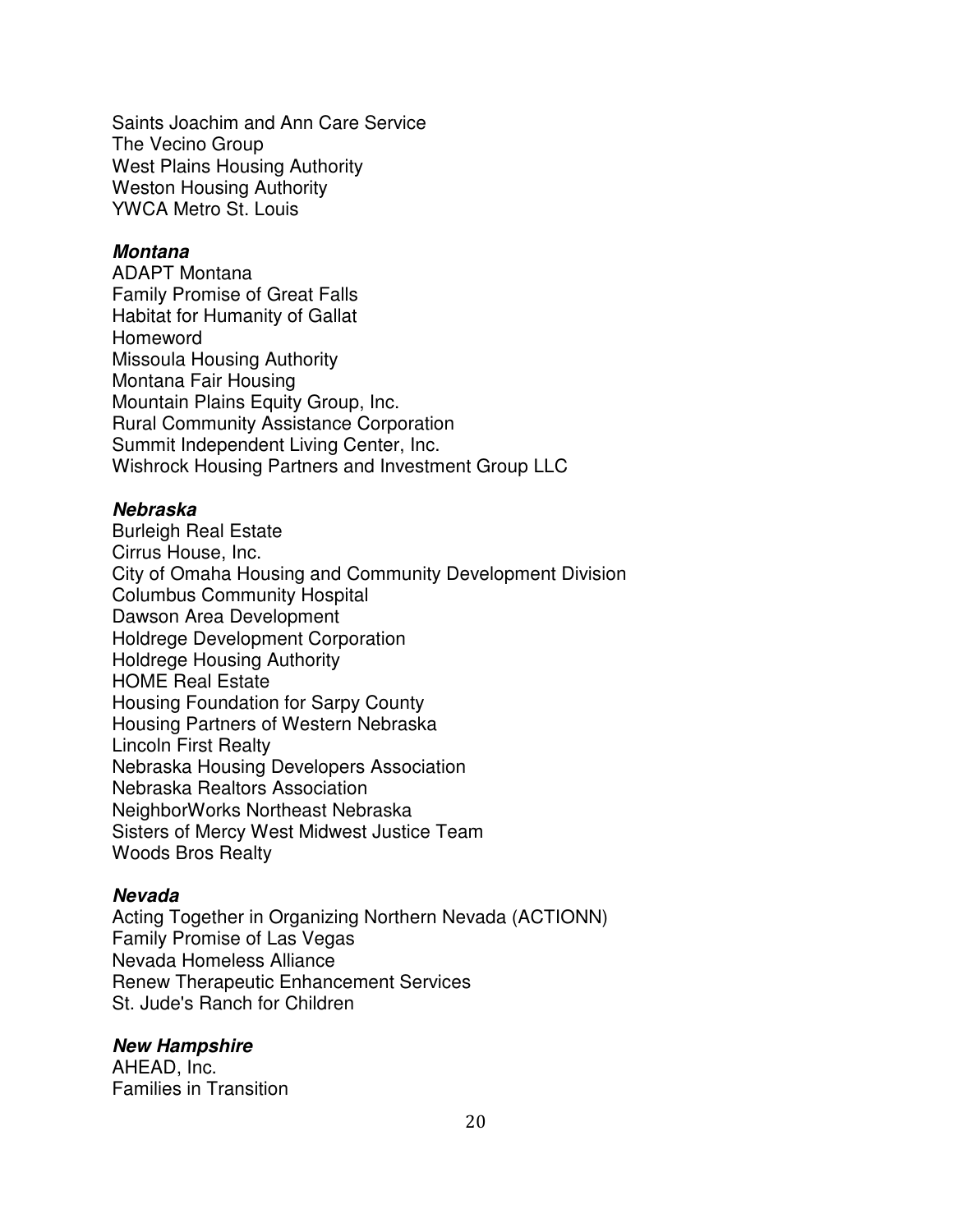Family Promise of Greater Nashua at Anne-Marie House Harbor Homes, Inc. Housing Action NH New Hampshire Coalition to End Homelessness Sillari Consulting Stewart Property Management, Inc.

#### **New Jersey**

AAH of Bergen County, Inc. Affordable Homes Group, Inc. African American Office of Gay Concerns Alternatives, Inc. Anti-Poverty Network of New Jersey At Home Companions Bayshore Family Success Center Camden Council on Economic Opportunity, Inc. Camden County Council on Economic Opportunity, Inc. Cara Squared Caring Friends Catholic Charities of the Archdiocese of Newark Coalition of Mental Health Consumer Organizations Coming Home Of Middlesex County, Inc. Communities Connex Community Action Partnerhip of NJ Community Outreach Team, Inc. Connecting the Dots, Inc. Fair Share Housing Center Family Promise of Bergen County Greater New Jersey United Methodist Women Habitat for Humanity of Burlington County and Greater Trenton-Princeton **HomeFront** Homeless Solutions, Inc. Housing & Community Development Network of New Jersey Housing Authority Town of Dover Isaiah 54 Project Jersey Cape Diagnostic Training and Opportunity Center, Inc. La Casa de don Pedro Madison Housing Authority Monarch Housing Associates Monmouth County Advocacy Team Moorestown Ecumenical Neighborhood Development (MEND), Inc. Morris Habitat for Humanity NAACP Morris County Chapter National Organization for Women of New Jersey National Organization for Women, Northern New Jersey Chapter New Jersey Association of Housing & Redevelopment Authorities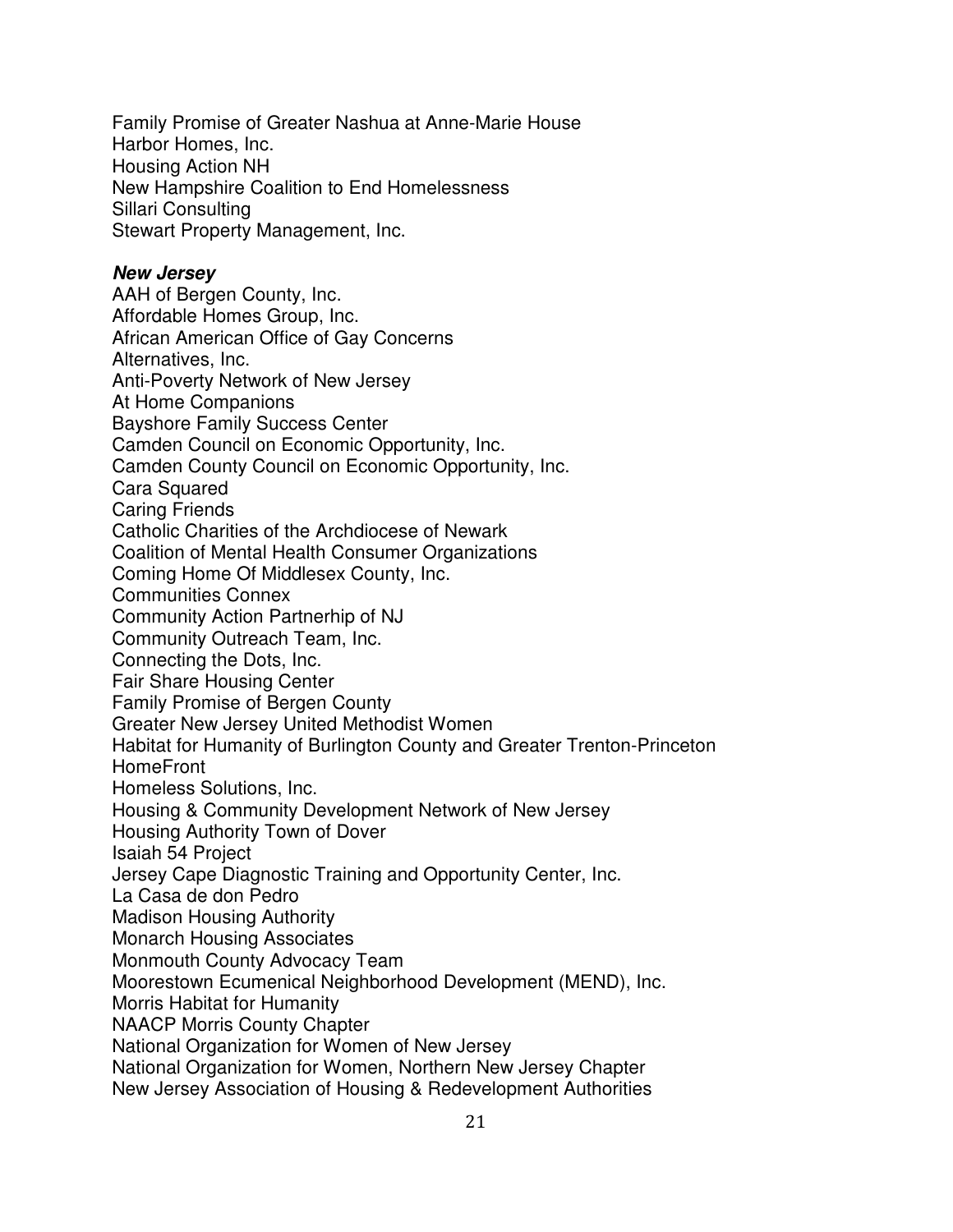New Jersey Association on Correction New Jersey Coalition to End Homelessness New Jersey Community Capital New Jersey Deaf Housing New Jersey Future New Jersey Statewide Self-Advocacy Network New Jersey Tenants Organization Northern Ocean Habitat for Humanity Partnerships for People, Inc. Princeton Community Housing Projects for Environmental Health, Knowledge, & Action, Inc. PV Community Development Corporation RB Coe Consulting Rebuilding Together Essex County Representatives of Residences for Persons with Autism Rutgers Law School Center for Law, Inequality and Metropolitan Equity (CLiME) Sincox Associates Architects & Planners Snow Belt Housing Company, Inc. Summit Housing Authority Supportive Housing Association of New Jersey Teaneck Senior Housing Services, Portable Assisted Living Services (PALS) Program The Center for Great Expectations Township of North Bergen Housing AuthorityTrenton Area Soup Kitchen (TASK) Triple C Housing Unified Vailsburg Services Organization Union County Housing Advocacy Team Urban League of Essex County Volunteers of America Delaware Valley Zandy's Acres

### **New Mexico**

City of Las Cruces El Refugio, Inc. Las Vegas Samaritan House Mesilla Valley Community of Hope New Mexico Coalition to End Homelessness NewLife Homes Santa Fe County Housing Authority St. Martin's Hospitality Center Supportive Housing Coalition of New Mexico Tierra del Sol Housing Corporation Valle del Sol of New Mexico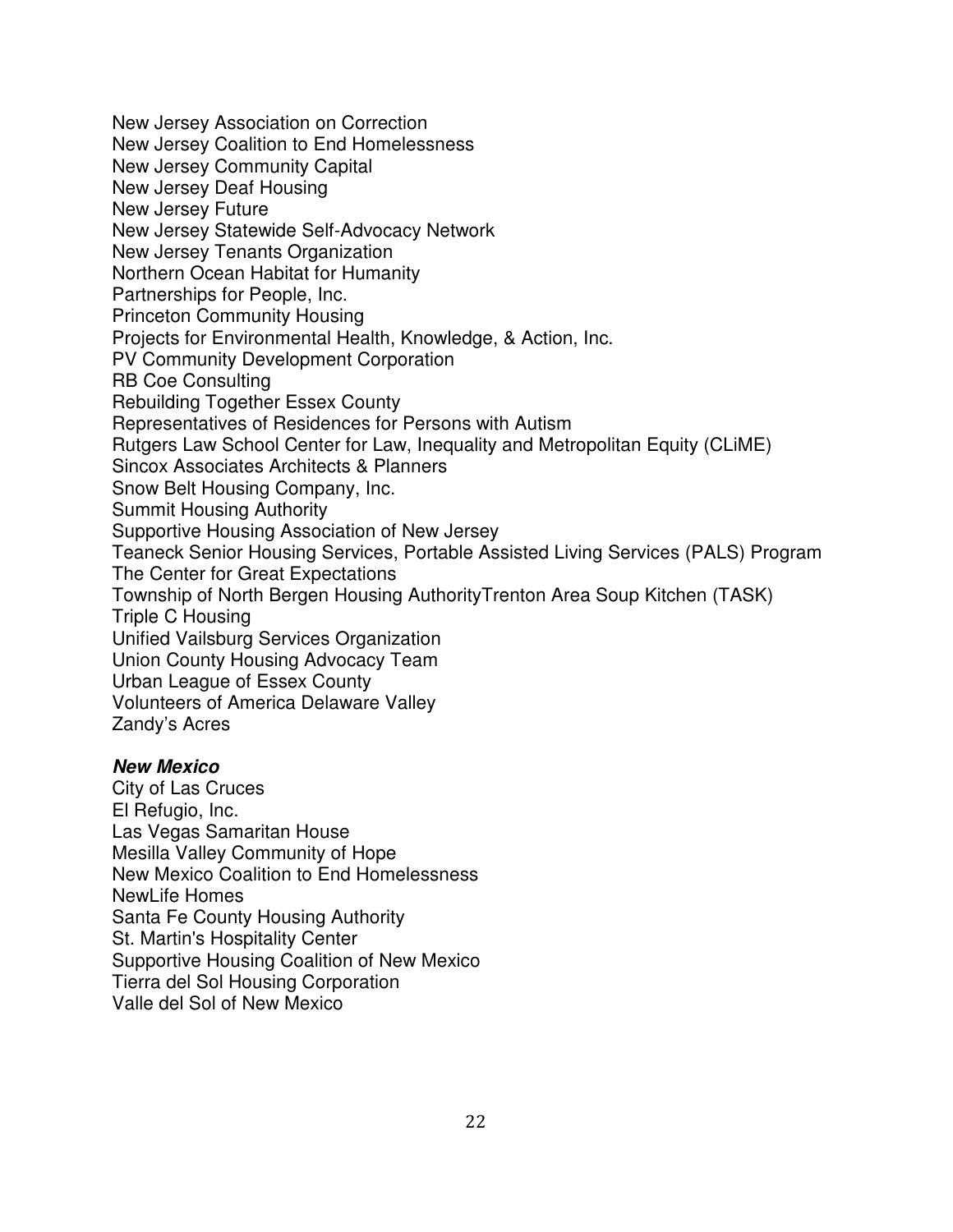## **New York**

121st-1222nd Streets Block Association 334 East 92nd Street Tenant Association Acacia Network Access to Independence of Cortland County, Inc. Alfred E. Smith Resident Association Arbor Housing and Development Astor Services for Children & Families Bellport Hagerman East Patchogue Alliance, Inc. Canarsie Resilient Committee Caring for the Hungry and Homeless of Peekskill, Inc. Carroll Gardens Association Catholic Charities Chemung and Schuyler Counties Catholic Charities of the Diocese of Albany Center for Disability Rights Center for Independence of the Disabled, New York Center for NYC Neighborhoods Central Islip Civic Council, Inc. Central New York Citizens in Action, Inc. Chautauqua Area Habitat for Humanity Citizen's Opportunity for Development and Equality (CODE), Inc. Citizens' Alliance, Inc. CLUSTER Community Services CNY Fair Housing Coalition for the Homeless Coalition of North East Association, Inc. Community Advocates, Inc. Community Development Center of Long Island Community Service Society of New York Cypress Hills Local Development Corporation Dominican Sisters of Hope East Hampton Housing Authority Family of Woodstock, Inc. Fordham Bedford Housing Corporation Frederick E. Samuel Resident Association, Inc. Geel Community Services, Inc. Greater Sheepshead Bay Development Corporation Greater Syracuse Tenants Network Habitat for Humanity of Tompkins and Cortland Counties Hellenic American Neighborhood Action Committee (HANAC), Inc. Hellgate Management Corporation Highland Community Revitalization Committee, Inc. Hispanic Brotherhood, Inc. Homeless Services United Hour Children Housing and Family Services of Greater New York, Inc.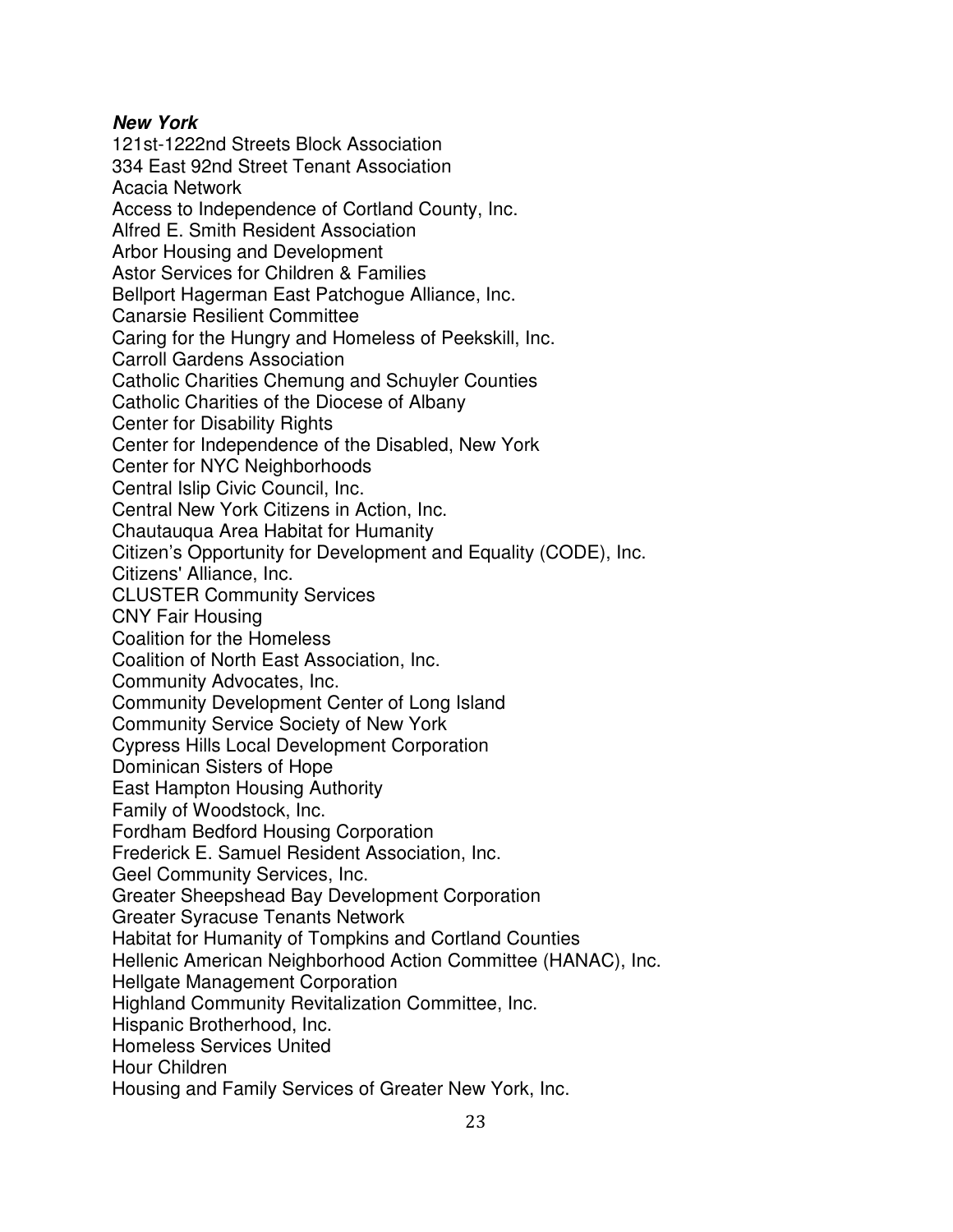Housing Help, Inc. Housing Visions Unlimited, Inc. Housing Works, Inc. Hudson River Housing, Inc. Human Development Services of Westchester Huntington Township Housing Coalition IFCA Housing Network La Fuerza Unida, Inc. LaGuardia Houses Tenant Association Lakeview Health Services, Inc. Lead Safe LLC Leviticus 25:23 Alternative Fund, Inc. LISC NYC Local Development Corporation of Crown Heights, Inc. Long Island Housing Services, Inc. Margert Community Corporation Mental Health Association of Columbia-Greene Counties, Inc. Mercy Haven, Inc. Morningside Heights Multicultural Tenant Organization Mount Vernon United Tenants NAMI Huntington NEHDA, Inc. Neighborhood Housing Services of NYC Neighborhood Housing Services of Staten Island Neighborhood Initiatives Development Corporation Neighborhood Preservation Coalition of New York State, Inc. New York Association on Independent Living New York County Democratic Committee New York Housing Conference New York State Office of Mental Health, Rome Mental Health Clinic New York State Rural Advocates New York State Rural Housing Coalition, Inc. North Yonkers Preservation & Development Corporation Northeast Hawley Development Association (NEHDA), Inc. Northern Regional Center for Independent Living Northwest Bronx Community & Clergy Coalition PAB Services LLC Partnership for Community Development People, Inc. Project Urbanista **ProLiteracy** Promesa Housing Development Fund Corporation PS 139 Conversion Tenants' Association Ready Rockaway, Inc. Rensselaer Housing Authority Rockland Housing Action Coalition, Inc.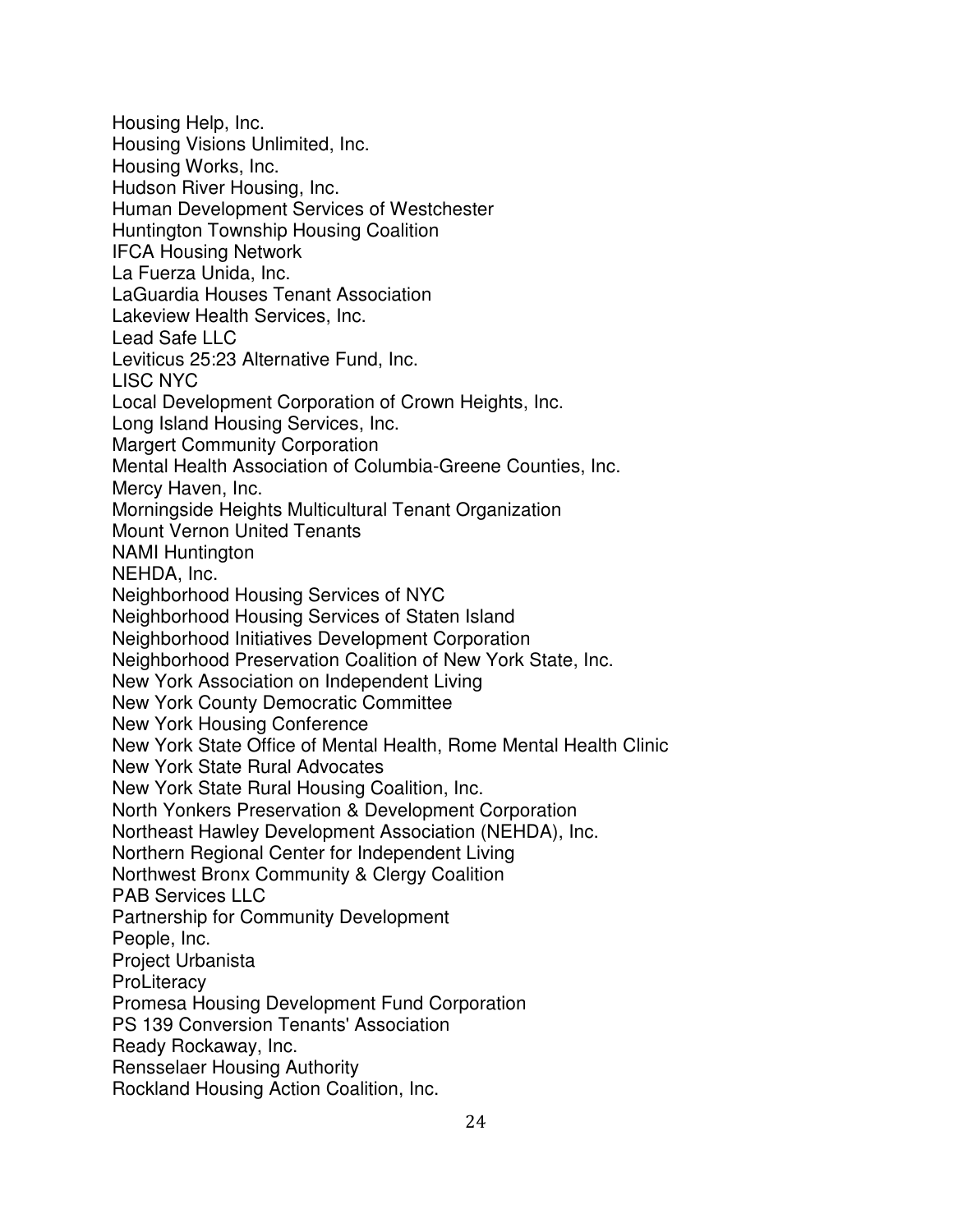RUPCO

Rural Housing Opportunities Corporation Rutgers Houses Resident Association Selfhelp Community Services South Bronx Overall Economic Development Corporation (SoBRO) South Wedge Planning Committee Southern Westchester Board of Cooperative Educational Services (SWBOCES) Homeless Student Program Southtowns Rural Preservation Company, Inc. St. Catherine's Center for Children St. Nick's Alliance St. Paul's Center Supportive Housing Network of New York Syracuse Habitat for Humamity, Inc. Syracuse Housing Authority The Arc Community League The Bridge Think Dutchess Alliance for Business Treatment Action Group United Church Manor Urban Homesteading Assistance Board Urban Pathways Wayne County Action Program, Inc. Westgate Tenants Association at Stonehenge Village Westhab Women's Housing and Economic Development Corporation (WHEDco) Wyandanch Community Development Corporation YWCA of Rochester and Monroe County YWCA of the Greater Capital Region, Inc.

## **North Carolina**

Affordable Housing Management, Inc. Alliance Behavioral Heathcare Asheville Area Habitat for Humanity Blackpine Development Centre for Homeownership & Economic Development Corporation Charlotte Housing Authority City of Burlington Community Affordable Housing Equity Corporation Community Home Trust Community Investment Corporation of the Carolinas Davidson Housing Coalition DHIC, Inc. Durham Regional Financial Center Elizabeth City Habitat for Humanity Families Moving Forward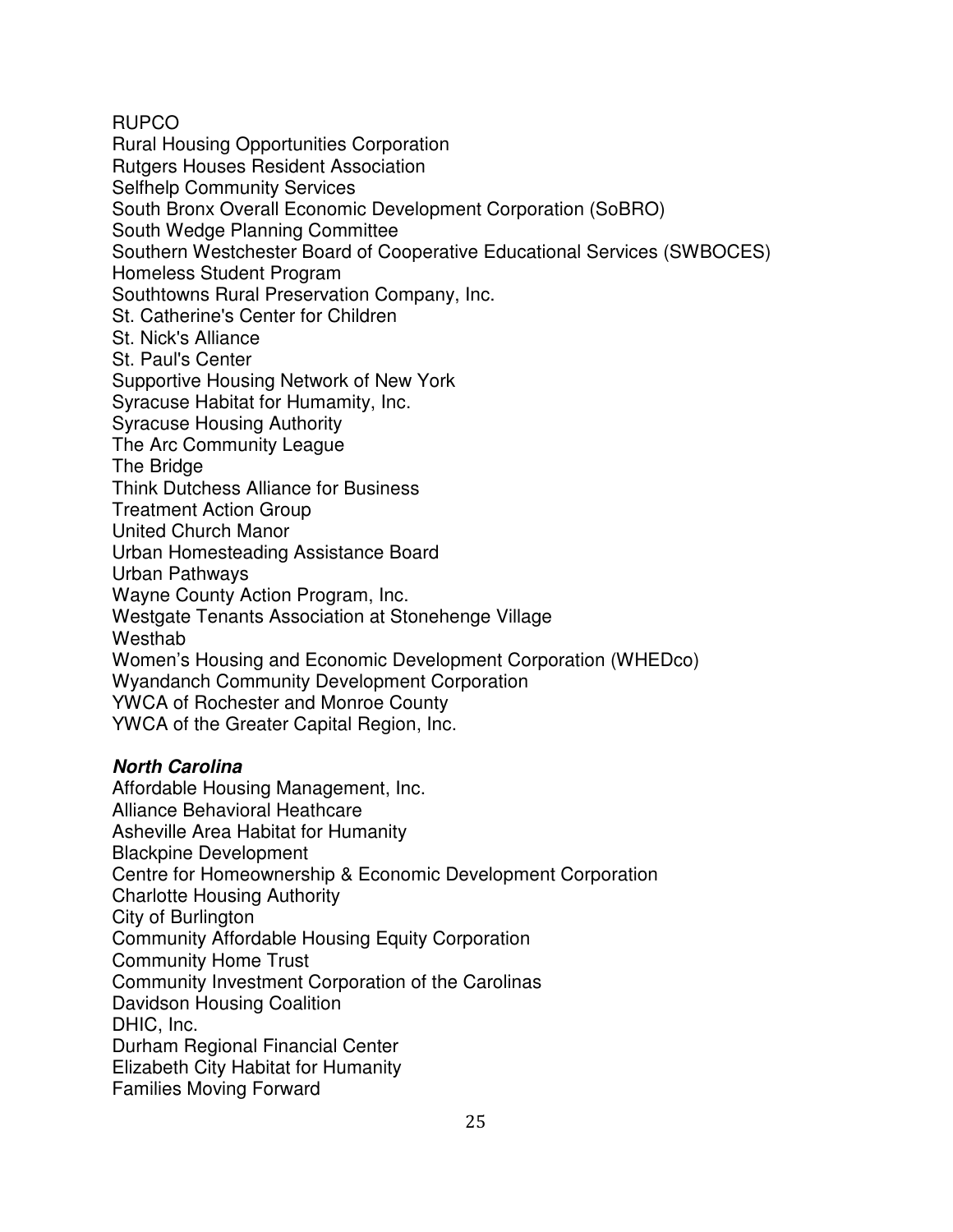Financial Pathways of the Piedmont Greensboro Housing Authority Board Of Commissioners Habitat for Humanity of Gaston County Habitat for Humanity of Goldsboro-Wayne, Inc. Habitat for Humanity of Greater Greensboro Habitat for Humanity of North Carolina Habitat for Humanity of Orange County Harbor, Inc. Helping Homeless to Housing Henderson County Habitat for Humanity Housing Authority of the City of High Point InReach, Inc. Martin County Community Coalition for Change Mission Development LLC Monroe-Union County Community Development Corporation NAMI North Carolina Chapter North Carolina Coalition to End Homelessness North Carolina Housing Coalition North Carolina Justice Center North Wilkesboro Housing Authority Reinvestment Partners Sanford Housing Authority The Arc of North Carolina The Arc of Union/Cabarrus Union-Anson County Habitat for Humanity Unique Wellness Community LLC Urban Ministry Center Urquhart Development LLC

## **North Dakota**

Beyond Shelter, Inc. Fargo Housing & Redevelopment Authority Grand Forks Housing Authority Housing Authority of Cass County Minot Area Homeless Coalition North Dakota Coalition for Homeless People

## **Ohio**

Access Center for Independent Living (ACIL) Affordable Housing Alliance of Central Ohio Arthur Morgan Institute for Community Solutions Asian Services In Action Barbara Poppe & Associates Brown Metropolitan Housing Authority Burten, Bell, Carr Development, Inc. CDCRC, Inc.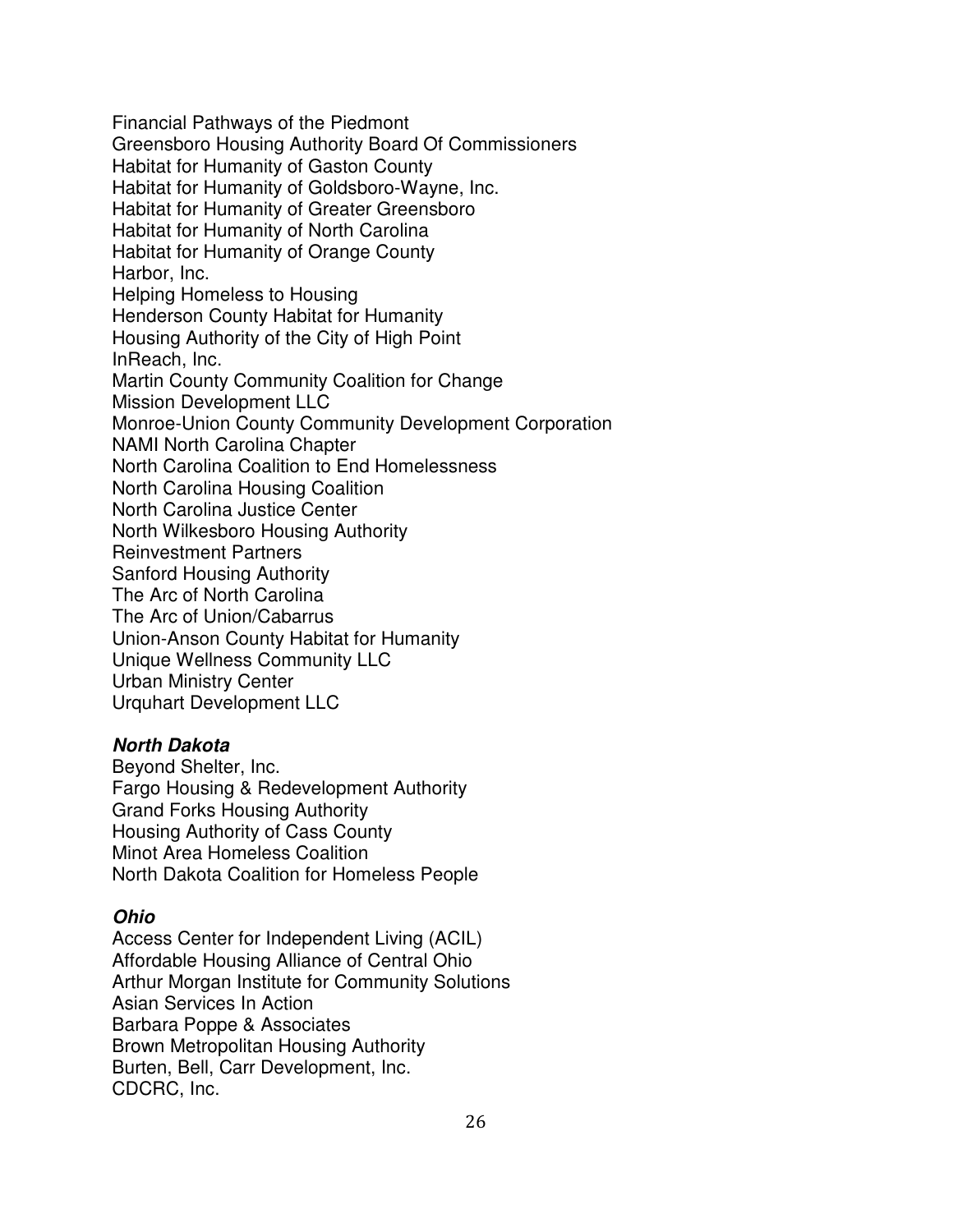Cincinnati Metropolitan Housing Authority Cincinnati Realist Foundation City Architecture City of Cambridge Fair Housing Program City of Newark City of Shaker Heights City of Wadsworth Cleveland Housing Network Cleveland Tenants Organization Coalition on Homelessness and Housing in Ohio Community Action Commission of Fayette County Community Development Corporation Resource Consortium, Inc. Community Housing Network David's United Church of Christ Ecumenical Shelter Network of Lake County, Inc. Emerald Development and Economic Network (EDEN), Inc. Empowering and Strengthening Ohio's People Famicos Foundation Franklin County Economic Development and Planning Home Repair Resource Center Homeport Housing Research & Advocacy Center Humility of Mary Housing Kings Local Food Pantry Lancaster-Fairfield Community Action Agency LISC Greater Cincinnati & Northern Kentucky Lorain County Urban League Lowenstein Development, LLC National Church Residences Neighborhood Housing Services of Hamilton, Inc. NeighborWorks Collaborative of Ohio Northeast Shores Development Ohio Capital Corporation for Housing Ohio CDC Association Ohio City Incorporated (OCI) Community Development Corporation Old Brooklyn Community Development Corporation One South Euclid OPEN M Parsons Avenue Redevelopment Corporation Pickaway County Community Action Organization (PICCA), Inc. Project Connect Rebuilding Together Northeast Ohio Resident Resources Network Saad & Saad LLP Serving Older Adults through Changing Times (SO-ACT)

Slavic Village Development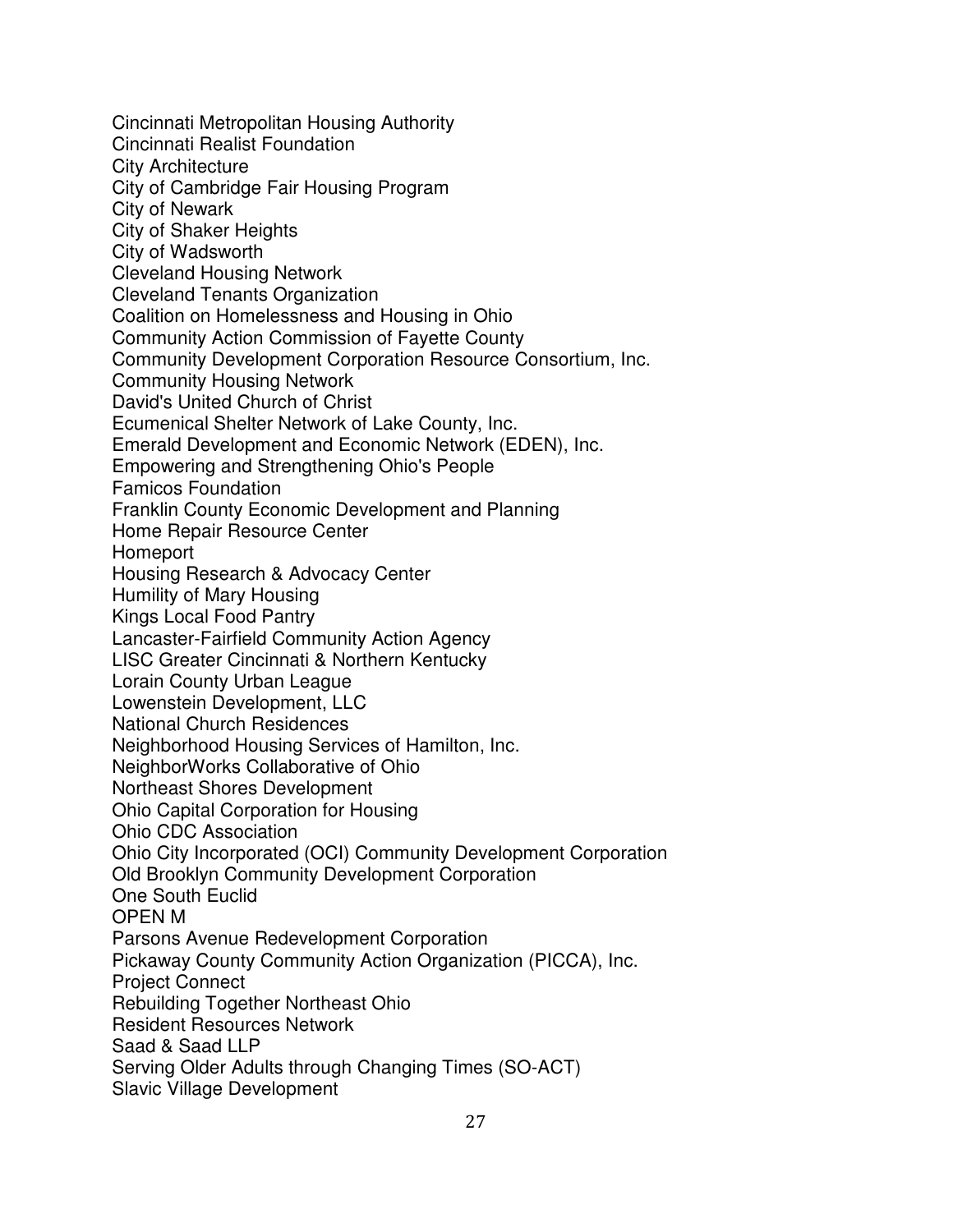Spatialist LLC Stark Housing Network, Inc. Strategic Opportunities The Ability Center of Greater Toledo The Arc of Greater Cleveland The Home Ownership Center of Greater Cincinnati, Inc. Toledo Area Jobs with Justice & Interfaith Worker Justice Coalition Toledo Fair Housing Center Vogt Strategic Insights Wallick Communities Western Reserve Community Development Corporation Western Reserve Independent Living Center Westland Ecumenical Food Pantry Working In Neighborhoods (WIN) Yellow Springs Home, Inc. Youngstown Neighborhood Development Corporation

#### **Oklahoma**

Atoka Housing Authority Community Action Agency of Oklahoma City and Oklahoma / Canadian Counties, Inc. Legal Aid Services of Oklahoma Mental Health Association Oklahoma Oklahoma City Metro Alliance, Inc. Oklahoma Coalition for Affordable Housing Tri-County Oklahoma Indian Nations Community Development Corporation

#### **Oregon**

Bethlehem Inn CASA of Oregon Central City Concern City of Troutdale Coalition Against Predatory Gambling Community Alliance of Tenants Community Housing Fund Housing and Community Services Agency of Lane County Lincoln County, Oregon Northwest Housing Alternatives Northwest Pilot Project Portland Housing Center REACH Community Development ROSE Community Development St. Vincent de Paul Society of Lane County, Inc. Willamette West Habitat for Humanity Women's International League for Peace & Freedom (WILPF) Portland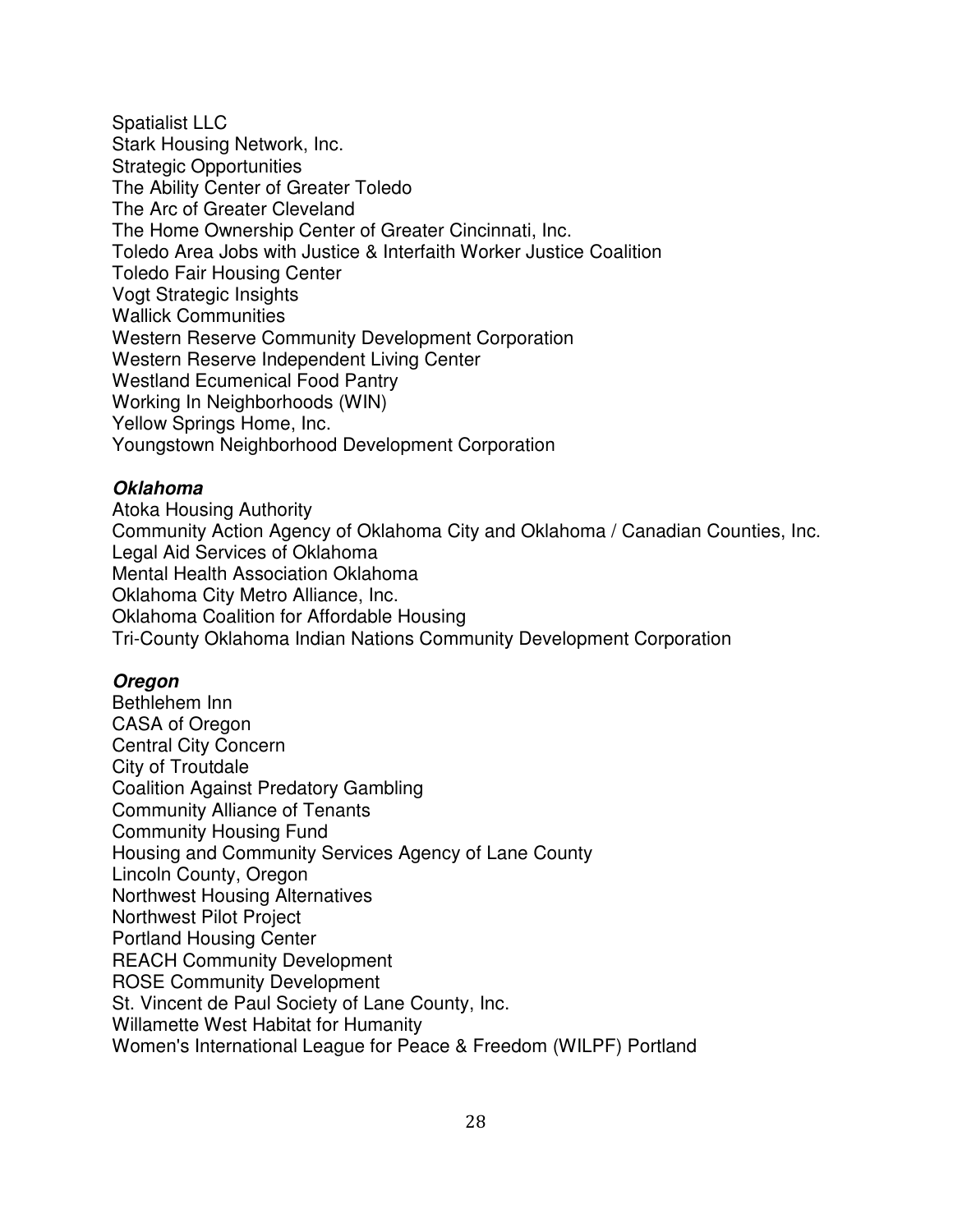#### **Pennsylvania**

ACHIEVA ACT UP Philly Action Wellness AJ Dunleavy Associates A.M. Rodriguez Associates, Inc. Allegheny County Economic Development Allegheny County Housing Authority Allegheny Housing Rehabilitation Corporation Allegheny Valley Association of Churches Allentown Housing Authority BCWAC Beaver County Housing Authority Berks Coalition to End Homelessness Berta Britz Consulting Bethlehem Haven Bucks County Housing Development Corporation Bucks County Housing Group Bucks County Women's Advocacy Coalition CareLink Community Support Services Catholic Social Services Diocese of Scranton Cecil Baker + Partners Centre County Housing Authority Chester Community Improvement Project Columbia County Redevelopment Authority Community Advocates of Montgomery County Community Basics, Inc. Cumberland County Aging and Community Service Homeless Assistance Program Cumberland County Housing and Redevelopment Authorities Customers Bank De Raud Resident Council Dignity Housing Disabled in Action of Pennsylvania Elon Development Company, Inc. Episcopal Community Services Everest Realty LLC Fair Housing Coalition of Young Professionals Fair Housing Rights Center in Southeastern Pennsylvania Gaudenzia Glass House, Inc. Grands as Parents, Inc. Habitat for Humanity of Bucks County Habitat for Humanity of Greater Pittsburgh Habitat for Humanity Philadelphia Harrisburg Housing Authority Healing Wounds Family Support Group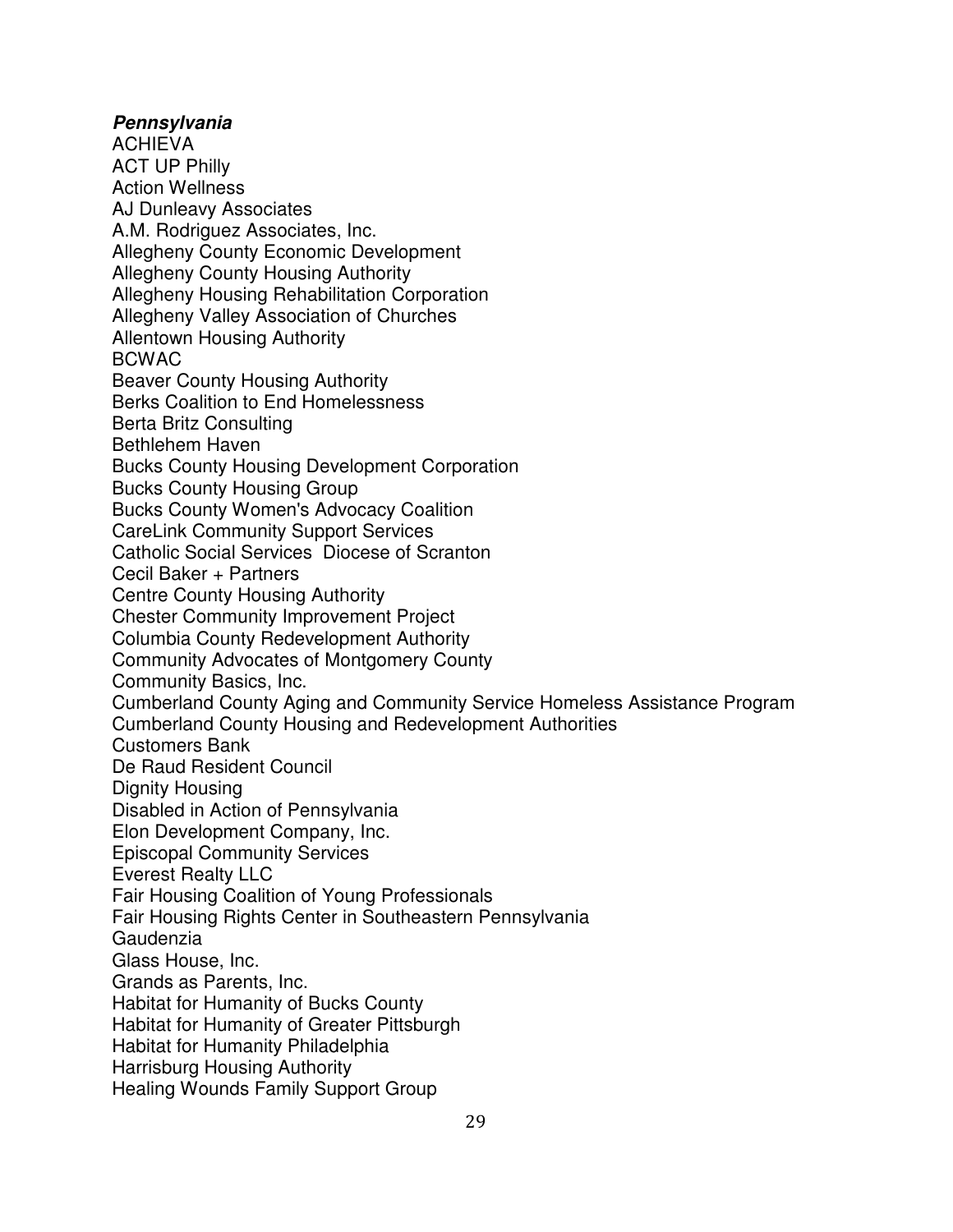Hill District Consensus Group Homeless Advocacy Project Homeless Outreach Crawford County Housing Alliance of Pennsylvania Housing Authority of the City of Nanticoke Housing Development Corporattion (HDC) MidAtlantic Independent Living Solutions Thru Handicrafters Inglis J and K Siding Jefferson County, Pennsylvania Justice for Families and Children Kennett Area Community Service Lacakawanna Neighbors, Inc. Landless People's Alliance Tenant Union Lawrence County Housing Authority Liberty Resources Mosaic Community Land Trust Mt. Vernon Manor Community Development Corporation Nazareth Housing Services Neighborhood Allies NeighborWorks Association of Pennsylvania NeighborWorks Northeast Pennsylvannia Ni-Ta-Nee NOW (Centre County) Norris Square Community Alliance PathWays Pennsylvania Pathways to Housing PA Pennsylvania Association of Housing and Redevelopment Agencies Philadelphia Association of Community Development Corporations Philadelphia Interfaith Hospitality Network Pittsburgh Community Reinvestment Group Pittsburgh United Right-Sized Homes LLC Scranton Counseling Center Sisters Place, Inc. Southwest Community Development Corporation The John Leary Organization United Communities Southeast Philadelphia United Way of Chester County Uptown Partners of Pittsburgh Venice Ashby Bucks County Housing Authority Women's Community Revitalization Project

## **Puerto Rico**

Caguas Municipal Housing Department Coalicion de Coaliciones Pro Personas sin Hogar de Puerto Rico, Inc. Corporación Desarrollo Economico de Vivienda y Salud (CODEVyS), Inc.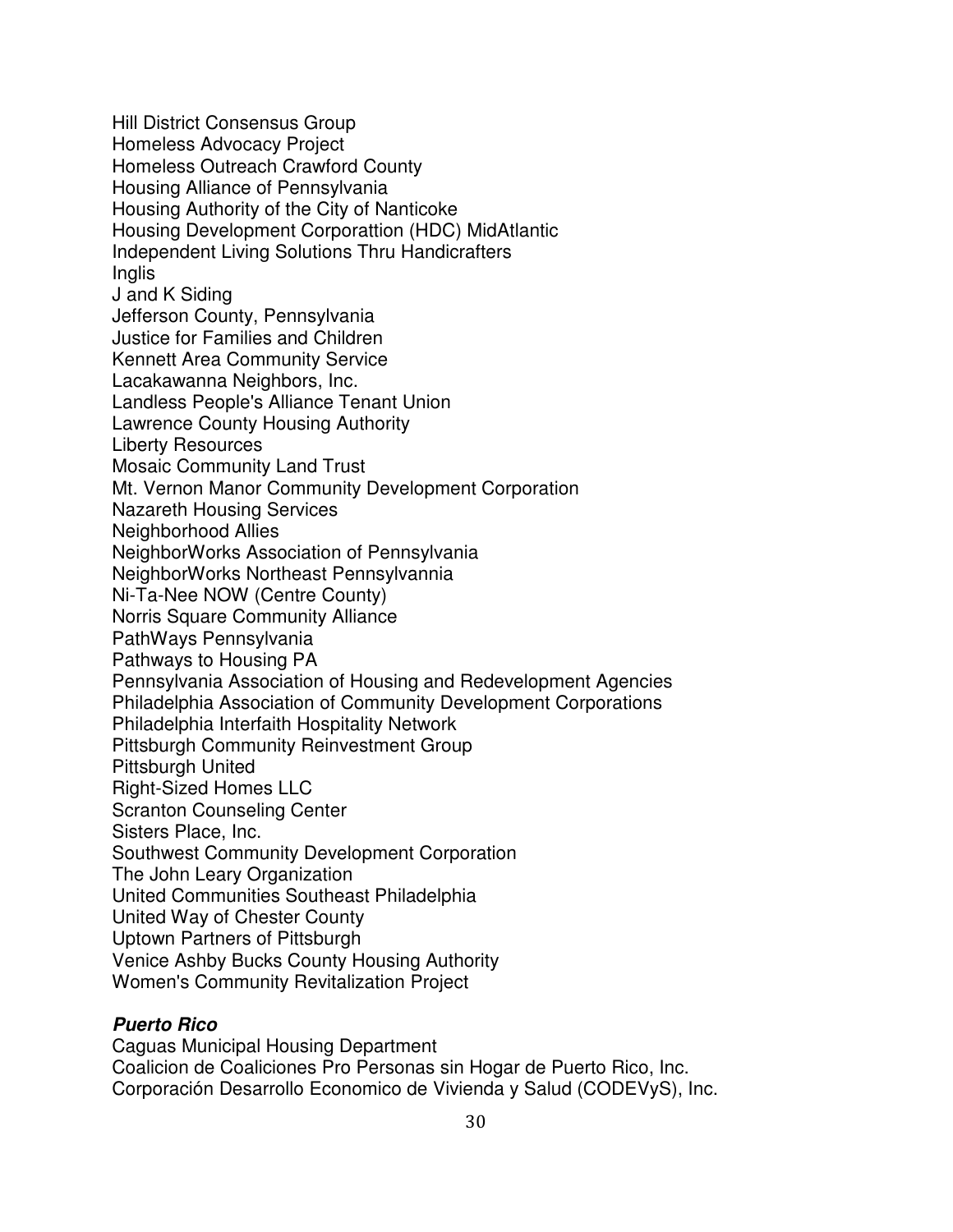La Merced Limited Partnership SE Municipality of San Juan One Stop Career Center of Puerto Rico, Inc. PathStone Community Development Corporation of Puerto Rico Ponce Neighborhood Housing Services Puerto Rico Housing Finance Authority

### **Rhode Island**

AIDS Project Rhode Island Barbara Sokoloff Associates Church Community Housing Corporation City of Central Falls Crossroads Rhode Island House of Hope Community Development Corporation Housing Authority of the City of Newport Housing Network of Rhode Island HousingWorks RI Neighborhood Health Plan of Rhode Island NeighborWorks Blackstone River Valley Pawtucket Central Falls Development Rhode Island Coalition for the Homeless Sojourner House South County Habitat for Humanity Stop Wasting Abandoned Property (SWAP), Inc. The Kent Center for Human & Organizational Development WARM Center

## **South Carolina**

Aiken County Habitat for Humanity Charleston County Housing and Redevelopment Authority Development Steps Greenville County Redevelopment Authority Homes of Hope, Inc. Housing Authority of Myrtle Beach Metanoia Rembert Area Community Coalition Schaumber Development LLC South Carolina Association for Community Economic Development South Carolina Community Loan Fund The Wellness Council for South Carolina Wateree AIDS Task Force Wateree Community Action, Inc.

## **South Dakota**

Lemmon Housing & Redevelopment Commission The Evangelical Lutheran Good Samaritan Society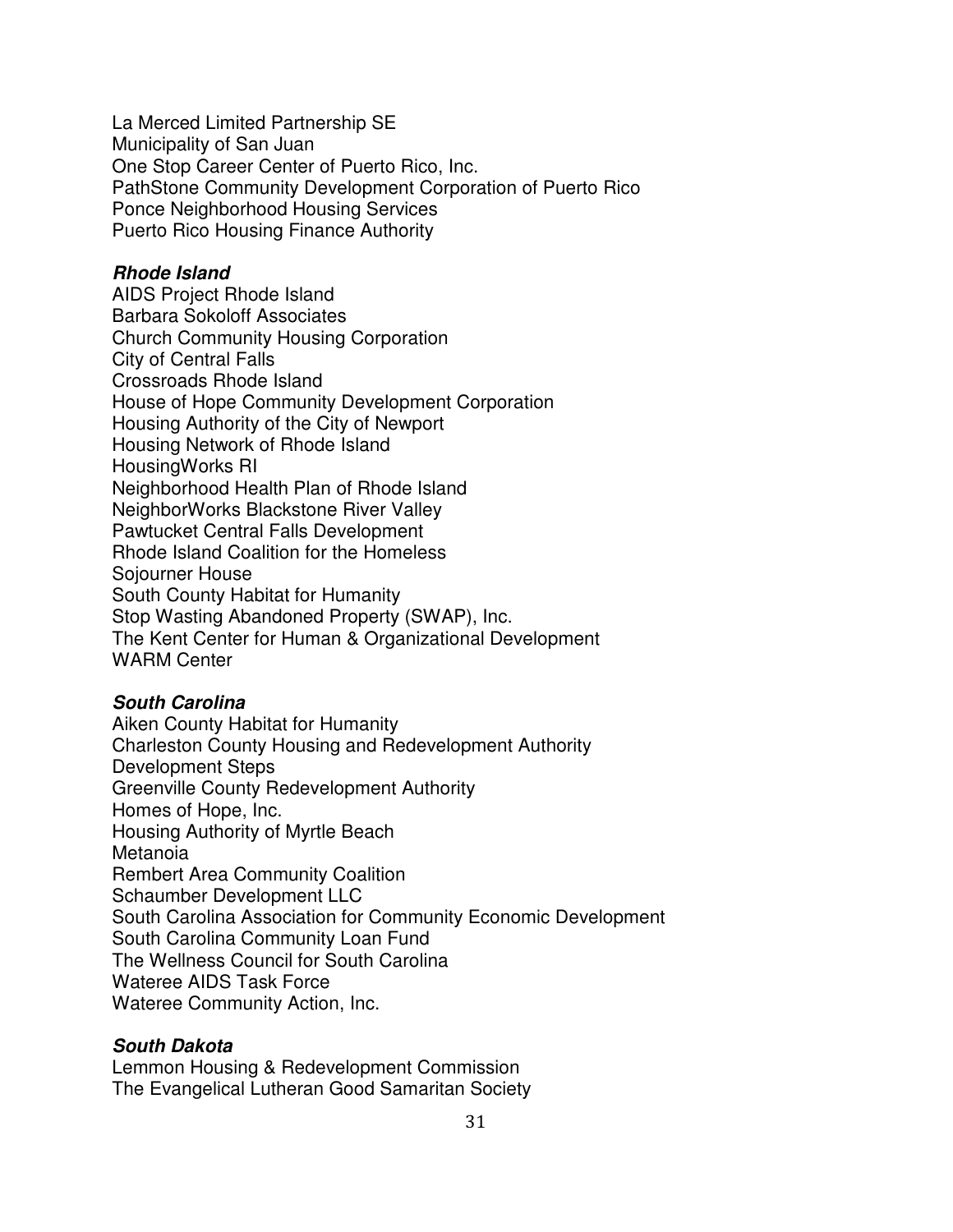## **Tennessee**

A VOICE for the Reduction of Poverty in Nashville and Beyond Appalachian Regional Coalition on Homelessness BLDG Memphis (Build. Live. Develop. Grow.) Bolivar Housing Authority Catholic Charities of East Tennessee City Fields Clarksville Crisis 211 Center Cleveland Emergency Shelter, Inc. Clinch-Powell Columbia Housing and Redevelopment Corporation Creative Compassion, Inc. Eastern Eight Community Development Corporation Empire Corportation of Tennessee, Inc. Family Resource Agency Fayette Cares Flourishing Families Frayser Community Development Corporation Habitat for Humanity of Cleveland Habitat for Humanity of Sumner County, TN Holston Habitat for Humanity Knoxville Area Urban League Lewisburg Housing Authority Lincoln Homes Resident Council New Level Community Development Corporation Safe Haven Family Shelter Tennessee Valley Coalition for the Homeless The Arc of Tennessee The Salvation Army - Chattanooga Urban Housing Solutions, Inc. You Can Make It Home Ownership Center, Inc.

# **Texas**

A Circle of Ten, Inc. ADAPT of Texas Aging2.0, Austin Chapter Baylor Scott & White Health & Wellness Center Brazoria County Center for Independent Living Bryan/College Station Habitat for Humanity Central Texas Council of Governments City of Bryan Community Development Department City of College Station City of Corpus Christi Housing and Community Development Office City of Odessa Coalition for the Homeless of Houston/Harris County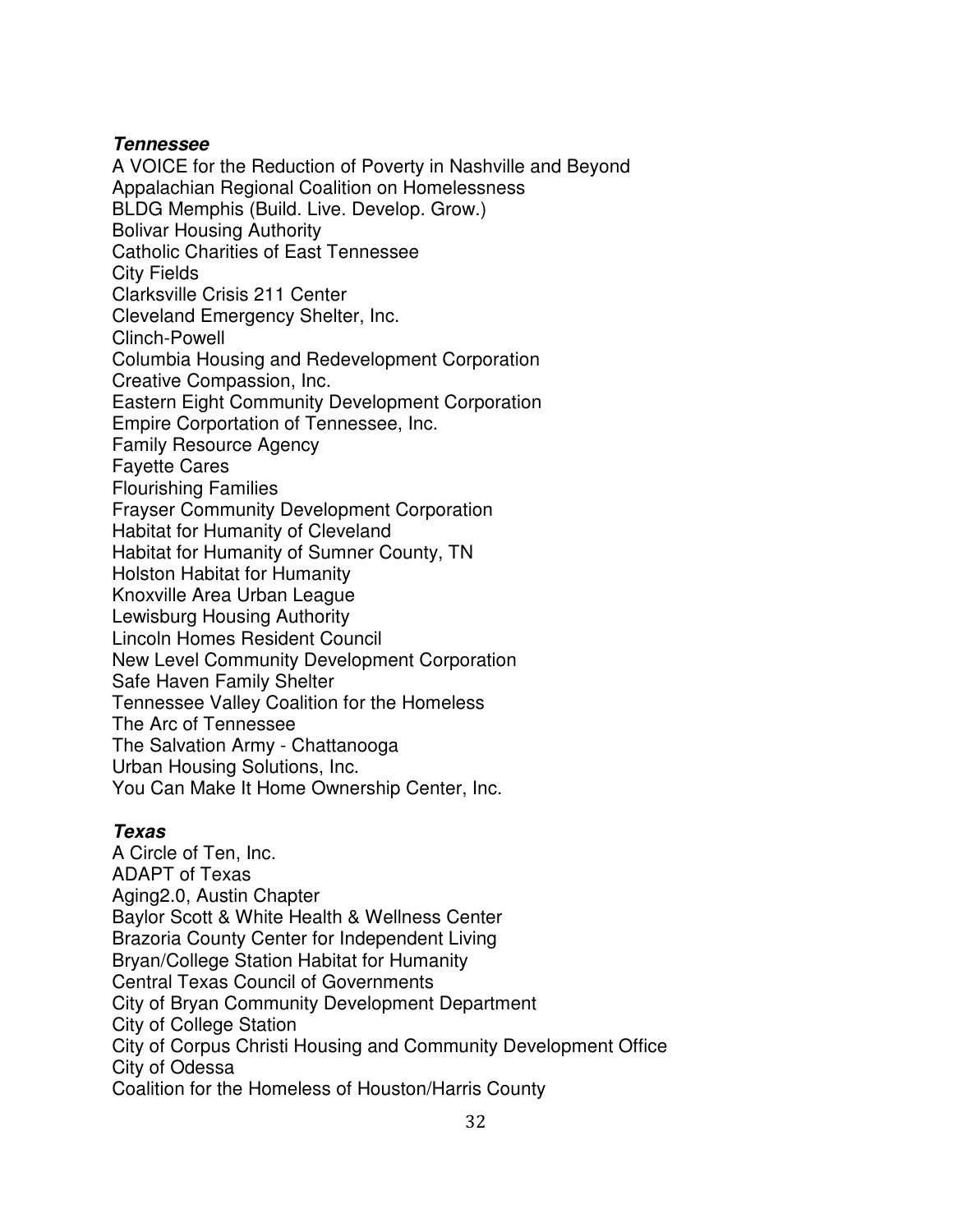Community for Permanent Supported Housing Dallas City Homes, Inc. Dallas Metrocare Services Del Rio Housing Authority Edgewater Group Education Equals Making Community Connections El Paso Collaborative for Community and Economic Development Ending Community Homelessness Coalition First Choice Foundation Communities Greater Houston Fair Housing Center Guadalupe Neighborhood Development Corporation Habitat for Humanity Pasadena Harlingen Community Development Corporation Harris County Hidalgo County Housing Authority of Del Rio Housing Authority of Texarkana, Texas Houston Center for Independent Living Houston Housing Authority Inclusive Communities Project La Posada Providencia M&R Prescription and Home Medical Supply Center Metro Dallas Homeless Alliance Mexican American Unity Council, Inc. Midland Community Development Corporation NAMI Austin North Texas Fair Housing Center Planners Network Austin Proyecto Azteca RC Gulley Consulting REACH Resource Centers on Independent Living Rotan Housing Authority San Antonio AIDS Foundation San Antonio Housing Authority SEARCH Homeless Services Senior Community Outreach Services, Inc. Sisters of the Holy Spirit and Mary Immaculate SouthFair Community Development Corporation Texas Association of Community Development Corporations The Bully Suicide Project Valley AIDS Council Waco Housing Authority & Affiliates

#### **Utah**

City of Holladay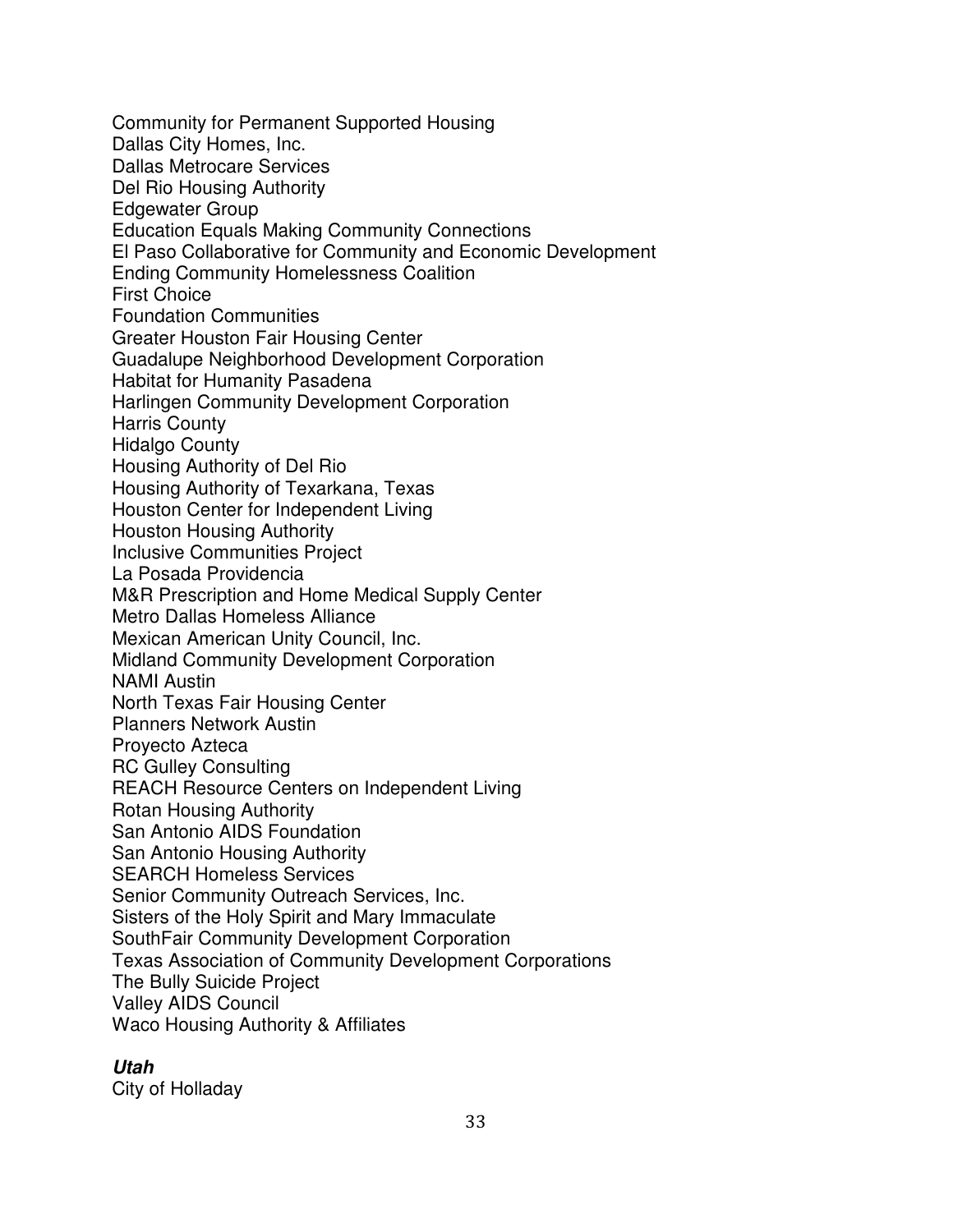Habitat for Humanity of Summit and Wasatch Counties Neighborhood Nonprofit Housing Corporation Red Gate Properties Rocky Mountain Community Reinvestment Corporation Utah Housing Coalition

## **Vermont**

Brattleboro Area Affordable Housing Corporation Brattleboro Housing Partnership Cathedral Square Corporation Champlain Housing Trust Champlain Valley Office of Economic Opportunity, Fair Housing Project Downstreet Housing & Community Development Housing Trust of Rutland County Housing Vermont National Association of State Head Injury Administrators Project Against Violent Encounters Randolph Area Community Development Corporation Springfield Housing Authority Twin Pines Housing Trust Two Rivers-Ottauquechee Regional Commission Upper Valley Haven Upper Valley Haven, Inc. Vermont Affordable Housing Coalition Vermont Center for Independent Living Vermont Energy Investment Corporation Vermont Housing & Conservation Board Vermont State Housing Authority Westgate Housing, Inc. Windham & Windsor Housing Trust

## **Virginia**

3e Restoration, Inc. Abacus Property Solutions Action in Community Through Services (ACTS) AHC, Inc. Appalachian Independence Center, Inc. Arlington Partnership for Affordable Housing Better Housing Coalition Blue Ridge Independent Living Center Bristol Redevelopment & Housing Authority Campaign for Housing and Civic Engagement Chesapeake Redevelopment and Housing Authority City of Alexandria Office of Housing City of Danville City of Danville Deparatment of Community Development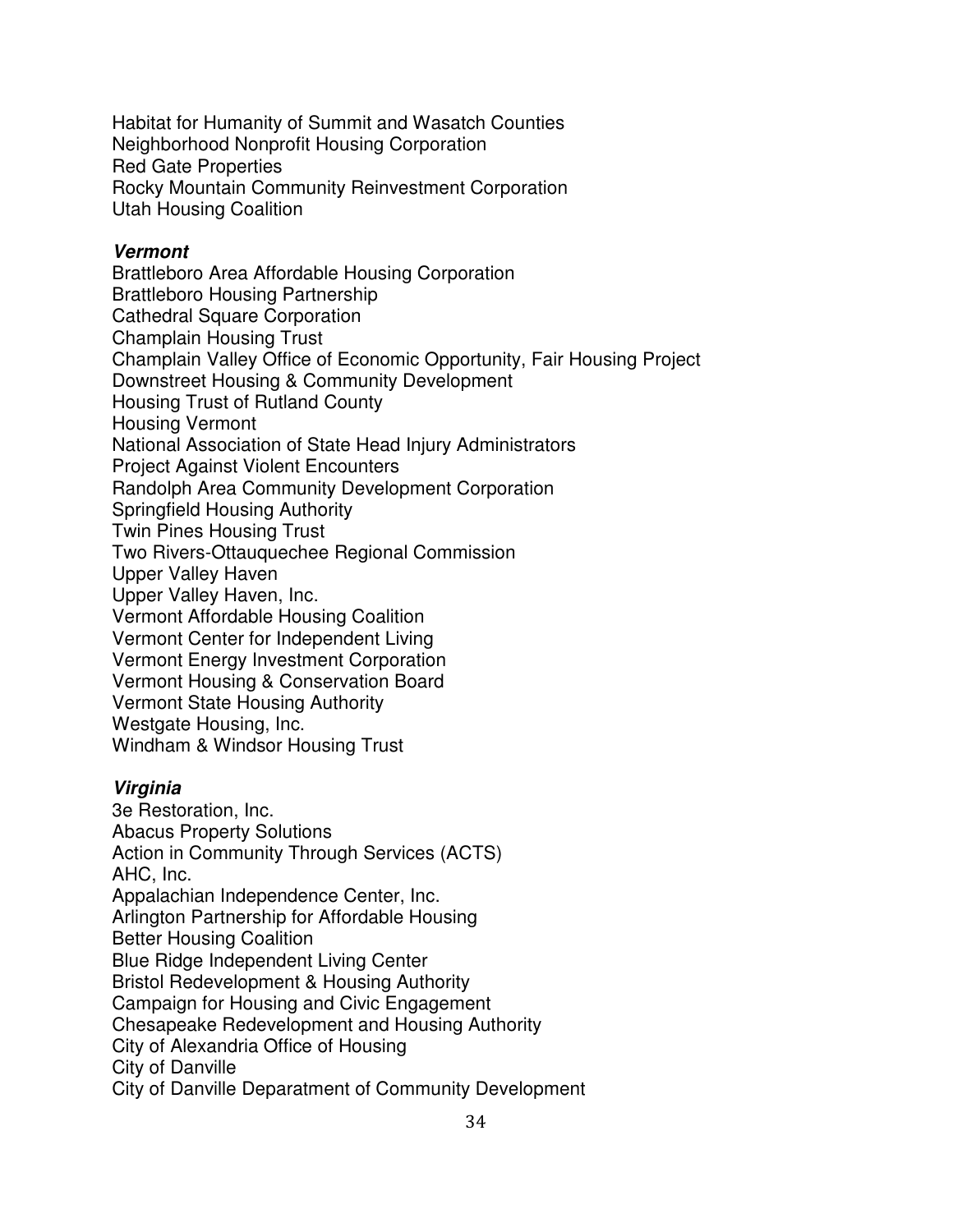City of Danville Fair Housing Community Housing Partners ConnActions LLC Cornerstones Housing Daily Planet Health Services Danville Redevelopment and Housing Authority Fairfax County Redevelopment and Housing Authority Family Promise of Greater Roanoke Farmville Area Habitat for Humanity Fountainhead Properties Fredericksburg Regional Continuum of Care Fulton Mortgage Habitat for Humanity in the Roanoke Valley Habitat for Humanity of Northern Virginia Habitat for Humanity of South Hampton Roads Habitat for Humanity Virginia Hampton Redevelopment and Housing Authority Hanover Safe Place/Ashland Open Door **HDAdvisors** Holy Trinity Catholic Church Housing Development Corporation of Hampton Roads Housing Families First Housing Opportunities Made Equal (HOME) of Virginia, Inc. Housing Partnerships, Inc. Joint Resident Council, Inc. Kutak Rock LLP Legal Aid Justice Center LISC Virginia New River Valley HOME Consortium Newport News Housing Broker Team Newport-Mt. Olivet United Methodist Church Northern Virginia Affordable Housing Alliance Peninsula Agency on Aging, Inc. Prince William County NAACP Project FAITH, Inc. project:HOMES Prosperity Housing Providential Credit Care Management, Inc. Rebuilding Together Alexandria Residents in Public Housing in Richmond Against Mass Eviction (RePHRAME) Richmond Public Schools McKinney-Vento Regional Education Program Roanoke County Democratic Committee Rush Lifetime Homes Social Action Linking Together (SALT) The Salvation Army Central Virginia Area Command Virginia Beach Community Development Corporation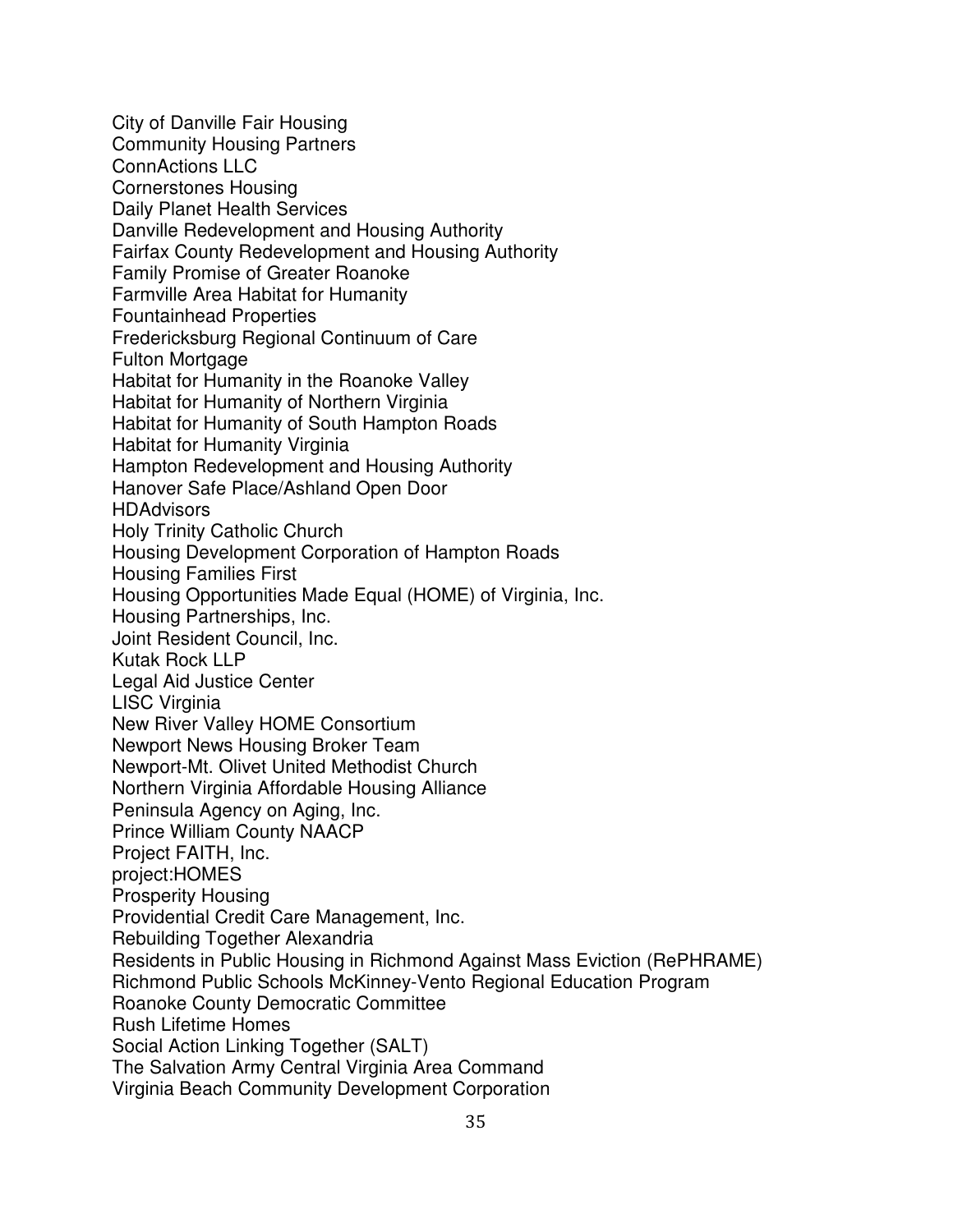Virginia Housing Alliance Virginia Supportive Housing Washington County Habitat for Humanity Wesley Housing Development Corporation Western Virginia Continuum of Care

#### **Washington**

All Home King County Capitol Hill Housing Catholic Community Services of Western Washington Columbia Valley Affordable Homeownership Community Frameworks Comprehensive Life Resources Full Life Care Greater Lakes Mental Health Habitat for Humanity Seattle-King County Homes First Housing Development Consortium of Seattle-King County Housing Hope Human Response Network Imagine Housing Impact Capital InterIm Community Development Association Kittitas County Habitat for Humanity Kulshan Community Land Trust Low Income Housing Institute Lower Columbia CAP Office of Rural and Farmworker Housing OPAL Community Land Trust Pioneer Human Services Plymouth Housing Group SkyBlue Center for Community Development LLC Soundside Transportation Alliance Spokane Housing Ventures Spokane Low Income Housing Consortium Tacoma Pierce County Affordable Housing Consortium Tenants Union of Washington State Tent City Tacoma The Summit Group Village Spirit Center for Community Change and Healing Washington Low Income Housing Alliance Washington State Housing Finance Commission Whatcom-Skagit Housing **YouthCare**